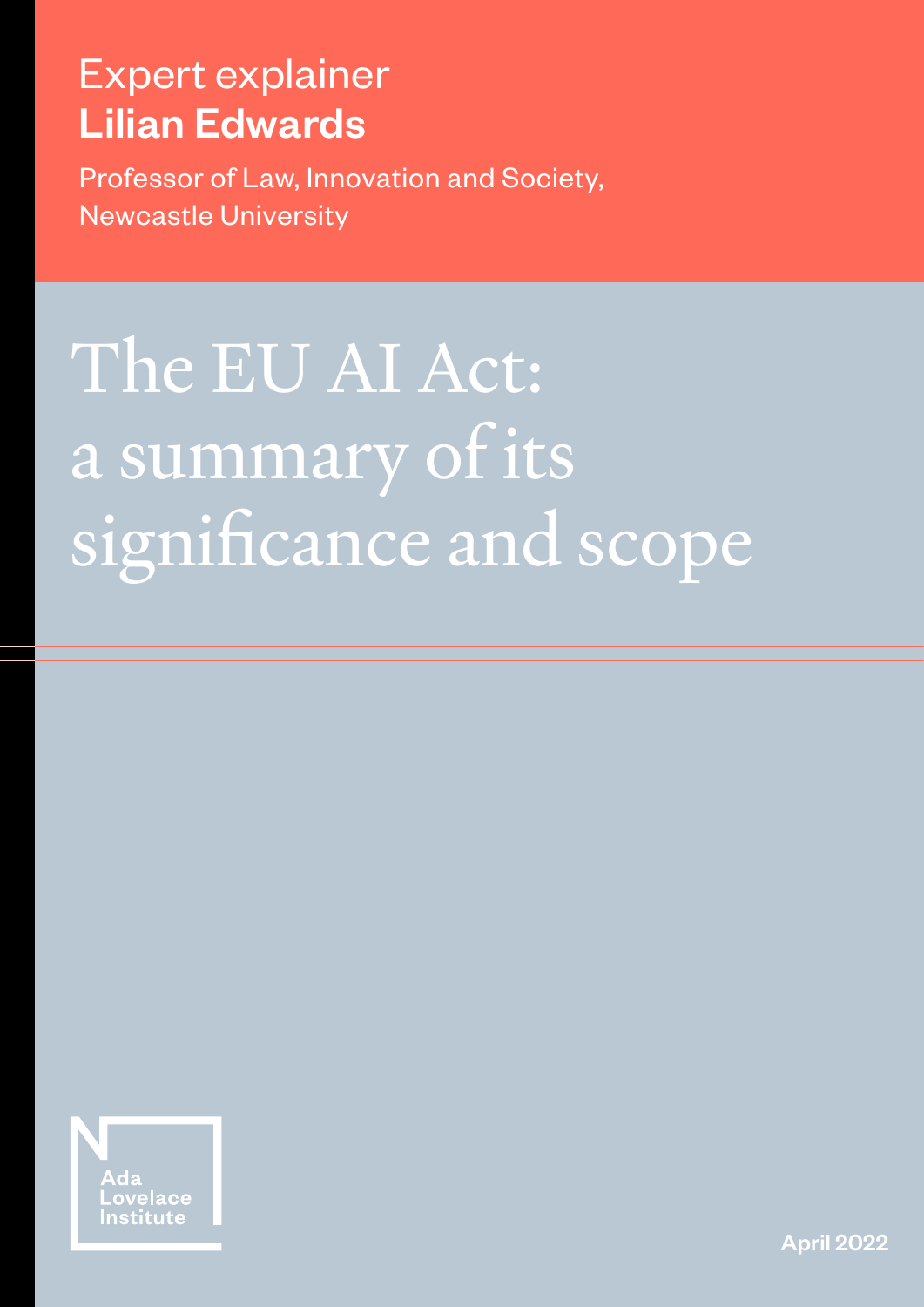### Introduction

This explainer is intended to provide those interested in global AI regulation and unfamiliar with the EU AI Act with a description of its significance, scope and main points.

It will be particularly useful for UK and global policymakers, as the Act is likely to become, or at least aspires to be, a global standard – as the GDPR has become for personal data protection – and will of course be one model for any future UK post-EU bespoke legislation.

#### **Timeline**

The European Commission released the proposed Regulation on Artificial Intelligence (the EU AI Act) on 21 April 2021.<sup>1</sup>

Since then amendments have been proposed both by successive Council Presidencies and will be made by committees charged with reporting on various parts of the Act. There is no guarantee these will be accepted in the process, so they are only briefly referred to below where particularly significant.

On 11 April, the draft report by the Internal Market and Consumer Protection (IMCO) and Civil Liberties, Justice and Home Affairs (LIBE) committees will be presented to the European Parliament. This is an opportunity for MEPs to consider their approaches to potential amendments to the Act, with a deadline of 18 May.

On 11 July opinions will be received from the Legal Affairs (JURI) and Industry, Technology and Research (ITRE) committees, and in October each committee will vote on amendments.

<sup>1</sup> European Commission. (2021). *Proposal for a Regulation of the European Parliament and of the Council laying down harmonised rules on artificial intelligence (Artificial Intelligence Act) and amending certain Union legislative acts.* COM/2021/206 final. Available at: https://eur-lex.europa.eu/legal-content/EN/TXT/?uri=CELEX:52021PC0206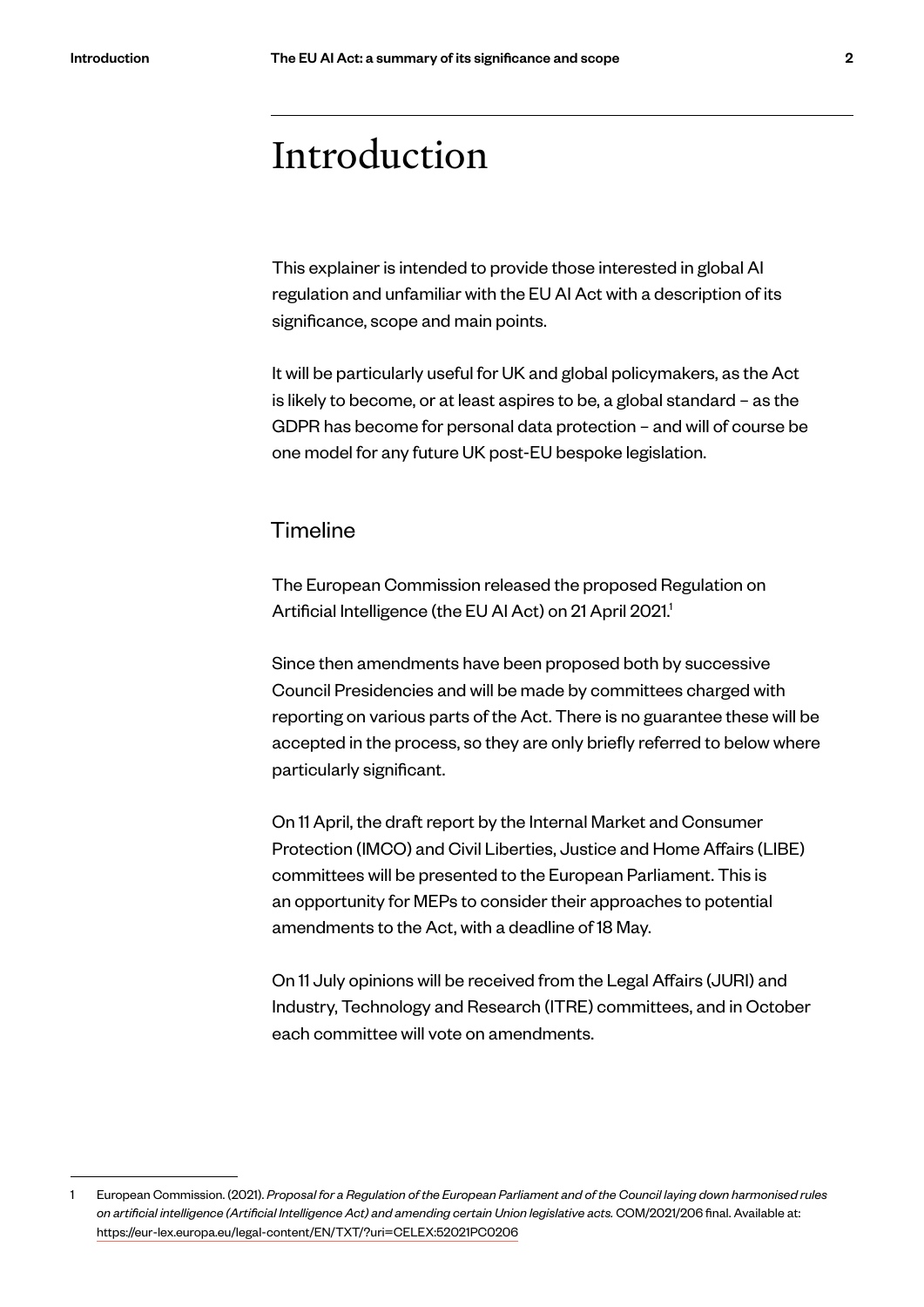In November, there will be a plenary vote in the EU Parliament, and in December the Trilogues will begin.

The Council Presidency passes from France to the Czech Republic in July 2022, and the Act is likely to be passed into law during the Swedish Council Presidency in the first half of 2023.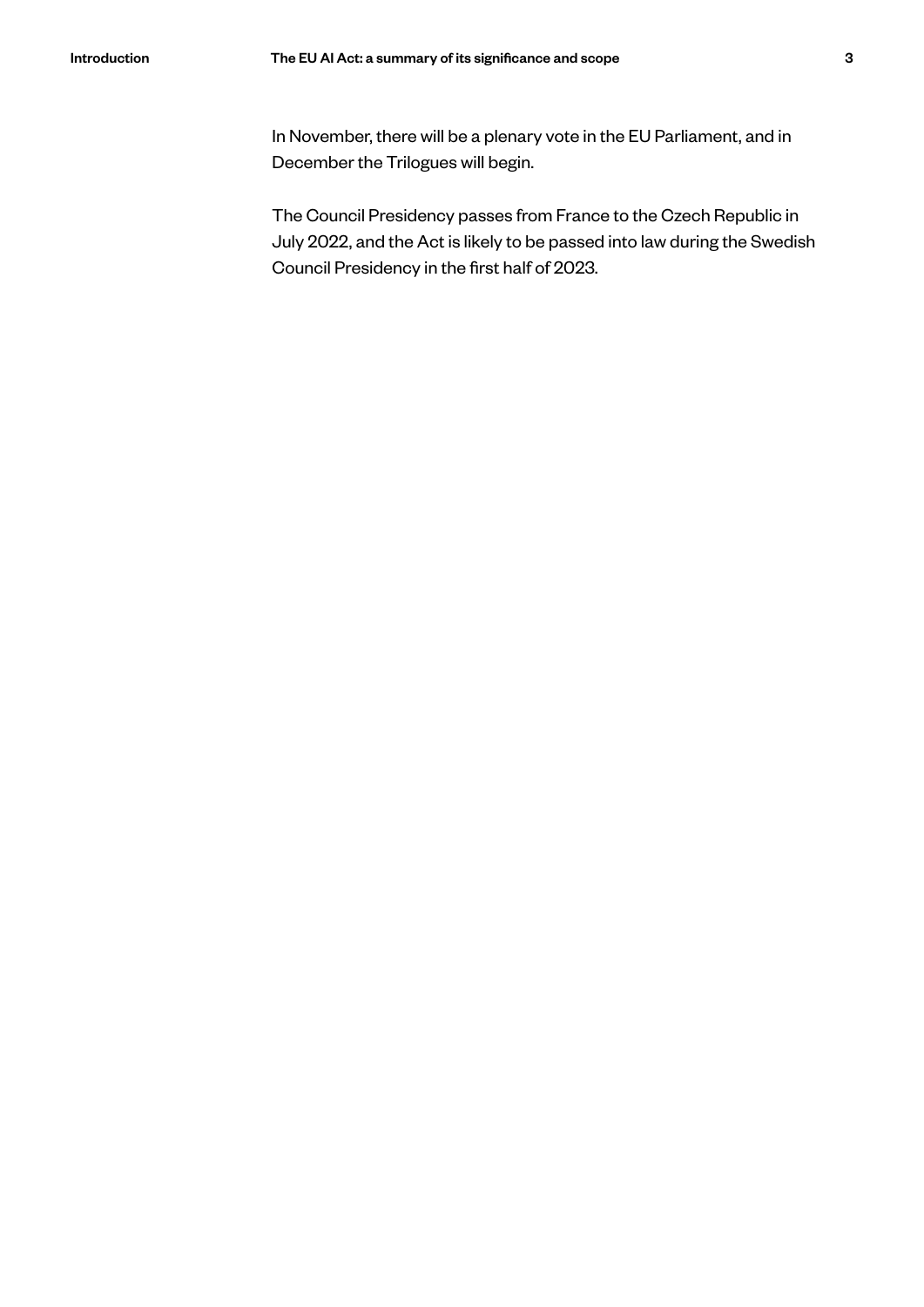### International significance

#### 9 key points:

- 1. The Act sets out harmonised rules for the development, placing on the market, and use of AI in the European Union (EU).
- 2. The Act draws heavily on the model of certification of 'safe' products used for many non-AI products in the New Legislative Framework (NLF) (see below) and is part of a set of EU draft proposals to regulate AI, including the Machinery Regulation and the announced but not yet released product liability reforms.
- 3. The Act needs to be read in the context of other major packages announced by the EU such as the Digital Services Act (DSA), the Digital Markets Act (DMA) and the Digital Governance Act (DGA). The first two primarily regulate very large commercial online platforms such as notably Google, Amazon, Facebook and Apple (GAFA).
- 4. These well-known tech giants although prominently fuelled by 'AI', are not the focus of the Act: instead, it is mainly, though not exclusively, aimed at public sector and law enforcement Al.<sup>2</sup>
- 5. The Act does not replace but will overlap with the protections offered by the General Data Protection Regulation (GDPR),<sup>3</sup> although the former's scope is more expansive and not restricted to personal data.

<sup>2</sup> Note that the Act does not affect the application of the (current) E-Commerce Directive or (future) DSA; Article 2(5).

<sup>3</sup> Hence already the issue of a report on interaction of the Act with the GDPR by European Data Protection Supervisor and European Data Protection. See: EDPB-EDPS. (2021). *Joint Opinion 5/2021 on the proposal for a Regulation of the European Parliament and of the Council laying down harmonised rules on artificial intelligence (Artificial Intelligence Act)*. Available at : https://edpb.europa.eu/system/files/2021-06/edpb-edps\_ joint\_opinion\_ai\_regulation\_en.pdf.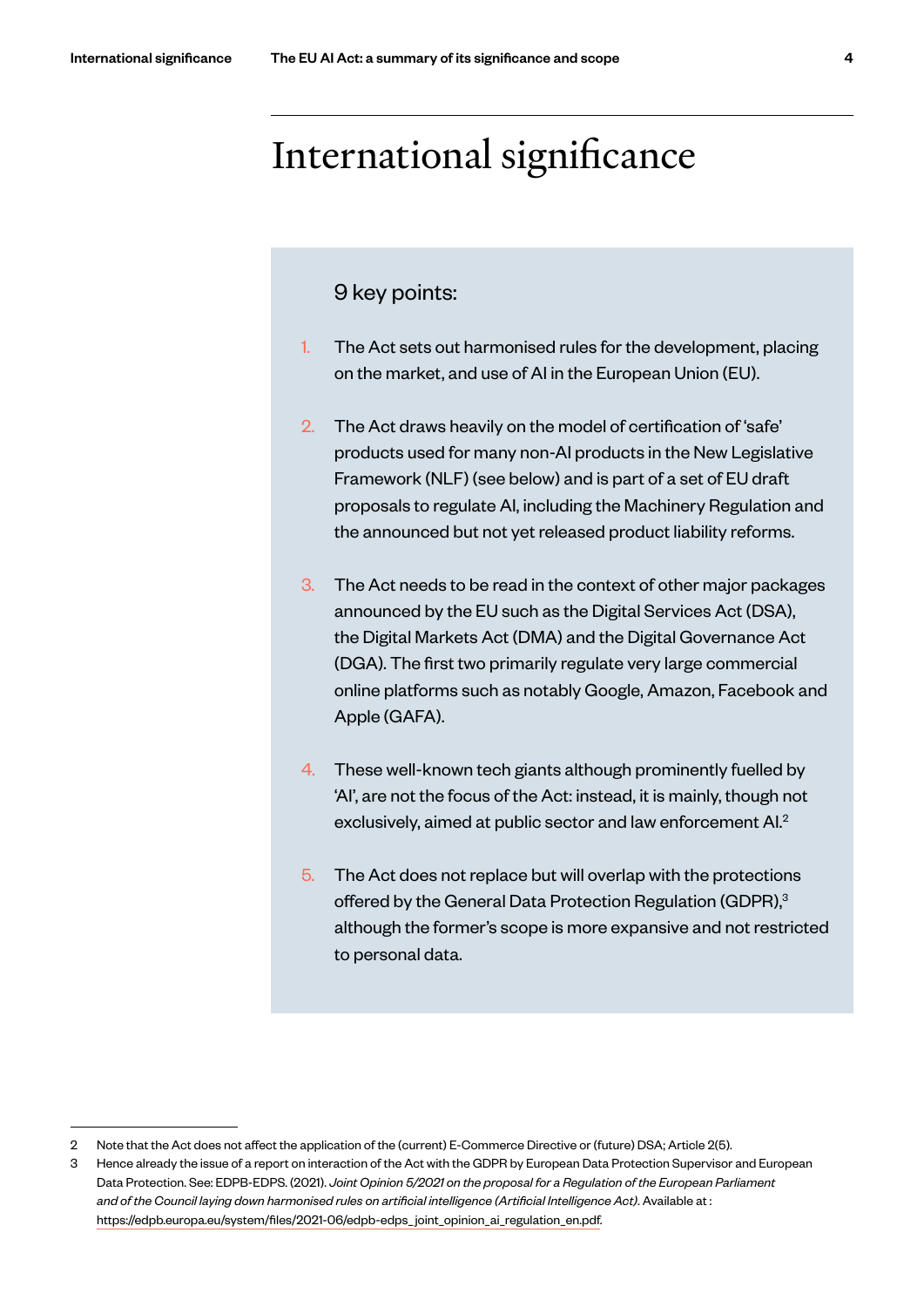- 6. Parts of the Act related to manipulation and deception also draw on the Unfair Commercial Practices Directive (UCPD).4  $\vdots$
- 7. Existing consumer law and national laws, such as on tort, are also relevant.
- 8. Like the GDPR, the territorial jurisdiction of the Act is expansive: governing not just *users* of AI in the EU, but providers who place on the market or into service AI systems in the EU.<sup>5</sup> Thus, despite Brexit, the Act will be crucial to the UK AI industry's aspirations as exporters to the EU or providers of 'AI-as-a-Service'.6
- 9. The Act's extraterritorial reach is backed by big fines akin to the GDPR (maximum 6% global annual turnover).

For the UK, choices may be presented between the EU model of 'trustworthy AI' rooted in a tradition of strong consumer law protection, human rights and 'ethics',<sup>7</sup> versus competing notions from the US and China, the latter especially offering tempting outcomes for developers because of a lower bar for personal data collection and human rights protection.

China itself seems to be shifting, on paper at least, to a more regulated model for data and AI, although the aim may be more to protect the state from the power of its own tech platform sector (AliBaba, TenCent,

<sup>4</sup> European Commission. *Unfair Commercial Practices Directive*. Available at : https://ec.europa.eu/info/law/law-topic/consumers/ unfair-commercial-practices-law/unfair-commercial-practices-directive\_en.

<sup>5</sup> NB note special use of 'user' here, Article 3(4), discussed below.

<sup>6</sup> Cobbe, J. and Singh, J. (2021). 'Artificial Intelligence as a Service: Legal Responsibilities, Liabilities, and Policy Challenges.' *Computer Law and Security Review*, volume 42. Available at: https://www.sciencedirect.com/science/article/pii/S0267364921000467.

<sup>7</sup> As well as the Act, Europe will adopt a Coordinated Plan to take a 'leading position in the development of human-centric, sustainable, secure, inclusive and trustworthy AI'. See: European Commission. (2021). Press Release: *Europe fit for the Digital Age: Commission proposes new rules and actions for excellence and trust in Artificial Intelligence*. Available at: https://ec.europa.eu/commission/ presscorner/detail/en/ip\_21\_1682. Funding is allocated from the Digital Europe and Horizon Europe programmes, as well as the Recovery and Resilience Facility that foresees a 20% digital expenditure target, and Cohesion Policy programmes. The Act has been in the works since 2018 when preceded by *inter alia*, a Strategy, a White Paper and a report on 'the safety and liability implications of Artificial Intelligence, the Internet of Things and robotics' which identified gaps in the product safety regime for AI. (See: European Commission. (2020). *Report on the safety and liability implications of Artificial Intelligence, the Internet of Things and robotics.*  Available at: https://ec.europa.eu/info/publications/commission-report-safety-and-liability-implications-ai-internet-things-androbotics-0\_en).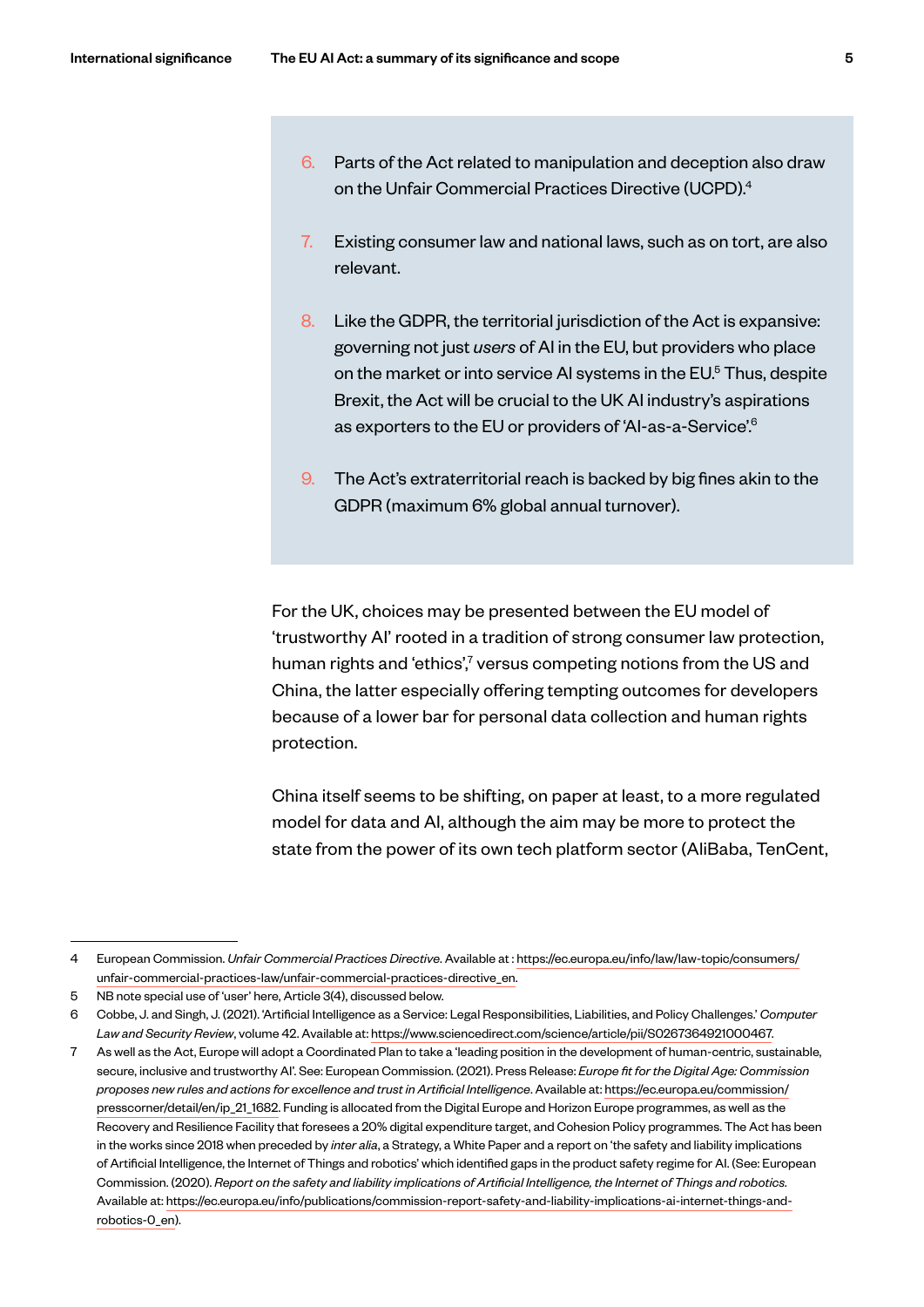WeChat, etc.) than to protect individual rights. The US under the Biden administration may finally move towards stronger protection of privacy.

These political shifts may make it even more likely that the EU Act becomes an acceptable global model. Paradoxically, post-Brexit the UK may be drawn ideologically away from European approaches to regulation, especially in the wake of COVID-19, as we are seeing in current debates over the future of the UK GDPR.<sup>8</sup>

The Act will be overseen by a European AI Board (where the UK will not as a third country have representation) but the Board's role is advisory, and enforcement, if any (see below) will be primarily by national Market Surveillance Authorities.

Drawing on the legacy of the New Legislative Framework (NLF) for creating safe and secure consumer products, $9$  there is a strong leaning in the Act towards governance by private self-regulation, and rulemaking by technical standard-setting bodies operating outside of normal democratic processes that will be difficult for civil society and users to engage with.

<sup>8</sup> See: Taskforce on Innovation, Growth and Regulatory Reform (2021). *Independent report*. Available at: https://www.gov.uk/ government/publications/taskforce-on-innovation-growth-and-regulatory-reform-independent-report; Department for Culture, Media & Sport. (2021). Data: a new direction. Available at: https://www.gov.uk/government/consultations/data-a-new-direction.

<sup>9</sup> European Commission. *New Legislative Framework*. Available at: https://ec.europa.eu/growth/single-market/goods/new-legislativeframework\_en.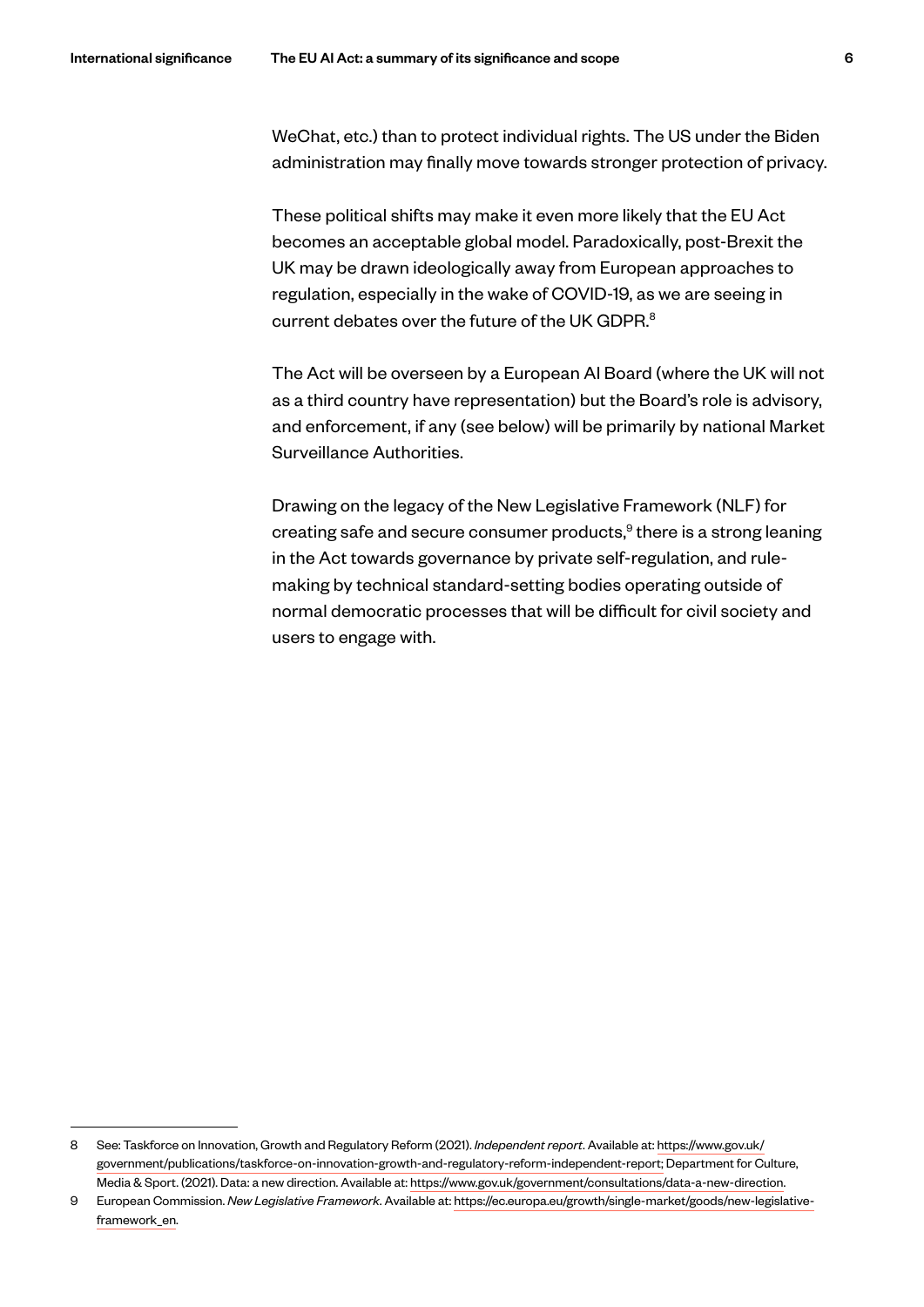### Scope

The *scope* of the Act is apparently very wide, covering systems developed with any of the approaches in Annex I (machine learning, logic and knowledge-based approaches, and statistical or Bayesian approaches) that can generate outputs such as content, predictions, recommendations, or decisions influencing 'environments they interact with' (Article 3(1) and Annex I).

This has caused some concern that the Act may be unfeasibly wide, extending to much of modern software.<sup>10</sup> Others have suggested that AI is a red herring and other significant types of software may be excluded. In reality, however, these debates are fairly academic as the operational impact of the Act is quite narrow, the main thrust relating to 'high-risk AI' which is quite closely delimited (below).

Veale and Borgesius suggest that the width of the ostensible scope of the Act (all AI systems, including limited and minimal risk) may severely restrict EU national competence to legislate for AI, even in areas of so-called minimal risk like private-sector targeted marketing, or limited risk like 'deepfakes', given likely interpretations of the Act as a maximum harmonisation.<sup>11</sup>

This is one problem that should not afflict the UK post-Brexit. However, it might be useful to have clarified that the Act is without prejudice to existing EU laws such as the GDPR (only the ECD/DSA is mentioned as unaffected in Article 2(5)).

#### Who is subject to obligations under the Act?

Predominantly, '*providers*' of systems who develop an AI system with a view to placing it on to the market or putting it into service under their own name or trademark (Article 3).

<sup>10</sup> AI systems developed exclusively for military purposes are however excluded.

<sup>11</sup> Veale, M., and Borgesius, F. Z. (2021). 'Demystifying the Draft EU Artificial Intelligence Act'. *Computer Law Review International*, 22(4).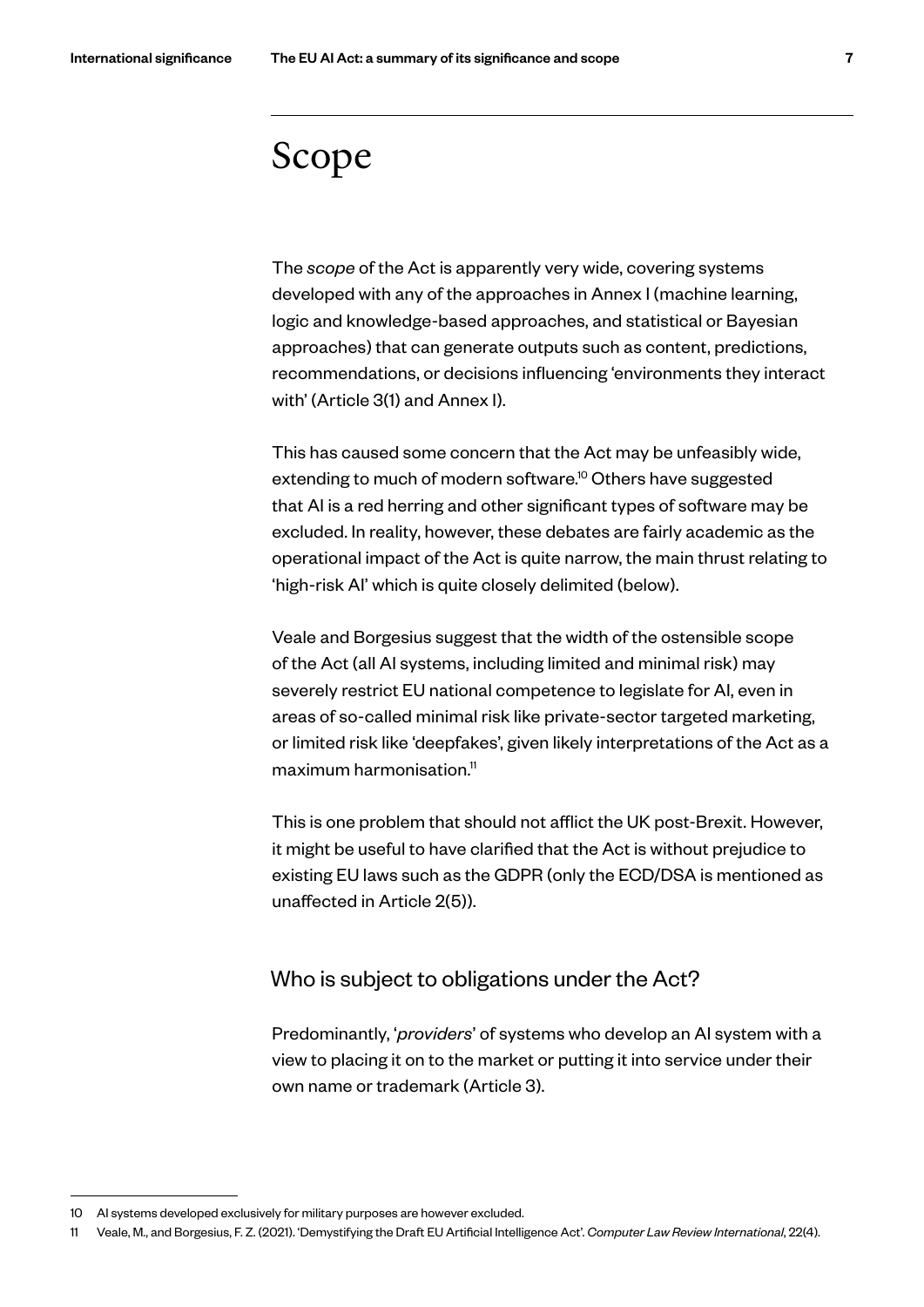But obligations also, or alternatively, fall in different ways on '*users*', defined here rather contra-intuitively to mean any natural or legal person '*using an AI system under its authorit*y', e.g. a local authority putting in a fraud detection scheme, or an employer putting in an automated hiring system. This is *not* the 'ultimate end user' of the system, or the 'data subject' in the GDPR and there is no word in the Act for this person.

Obligations also fall on importers and distributors (Articles 26–28) in a way similar to the product safety regime, with the intent of stopping dangerous products built outside the EU from entering it. The primary actor on whom obligations are placed is nonetheless the provider.

While this scheme has worked relatively well for tangible products, where the manufacturer of a product is the analogue of the provider in the Act, this top-down allocation of duties will be more challenged in a world of 'upstream' AI services, which can be re-used downstream in a wide variety of unforeseeable contexts. We discuss this and 'general purpose' AI in particular, below.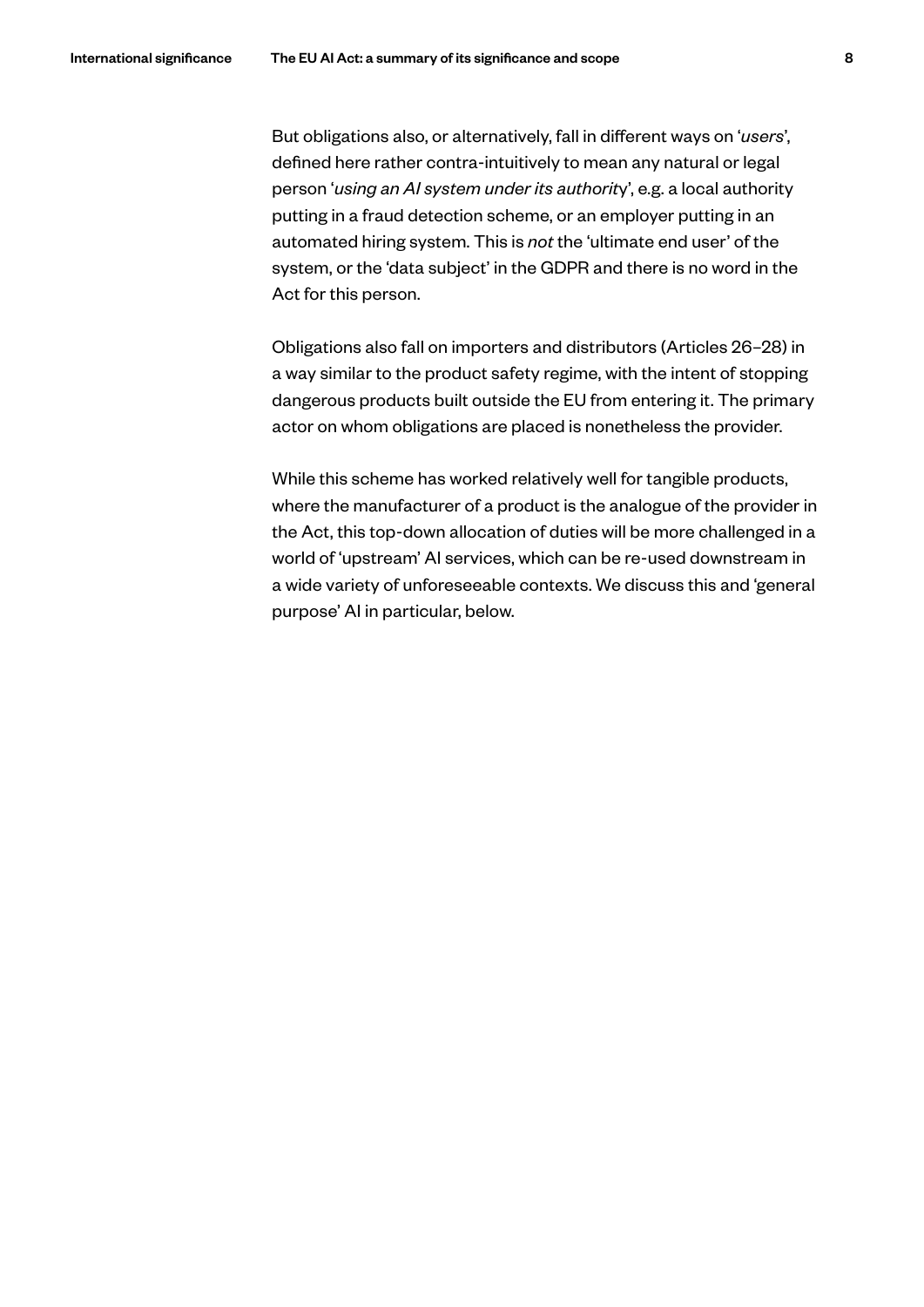

The Act splits AI into four different bands of risk based on the intended use of a system. Of these four categories, the Act is most concerned with 'high-risk AI'.

Although described as a 'risk based' scheme, there is no sliding scale of risk, merely one category ('high risk'), which is – at least on paper – extensively regulated; some minor transparency provisions for a small number of systems characterised as 'limited-risk' AI; and a number of 'red lines', which have rhetorical effect but in practice are likely to be of very limited application.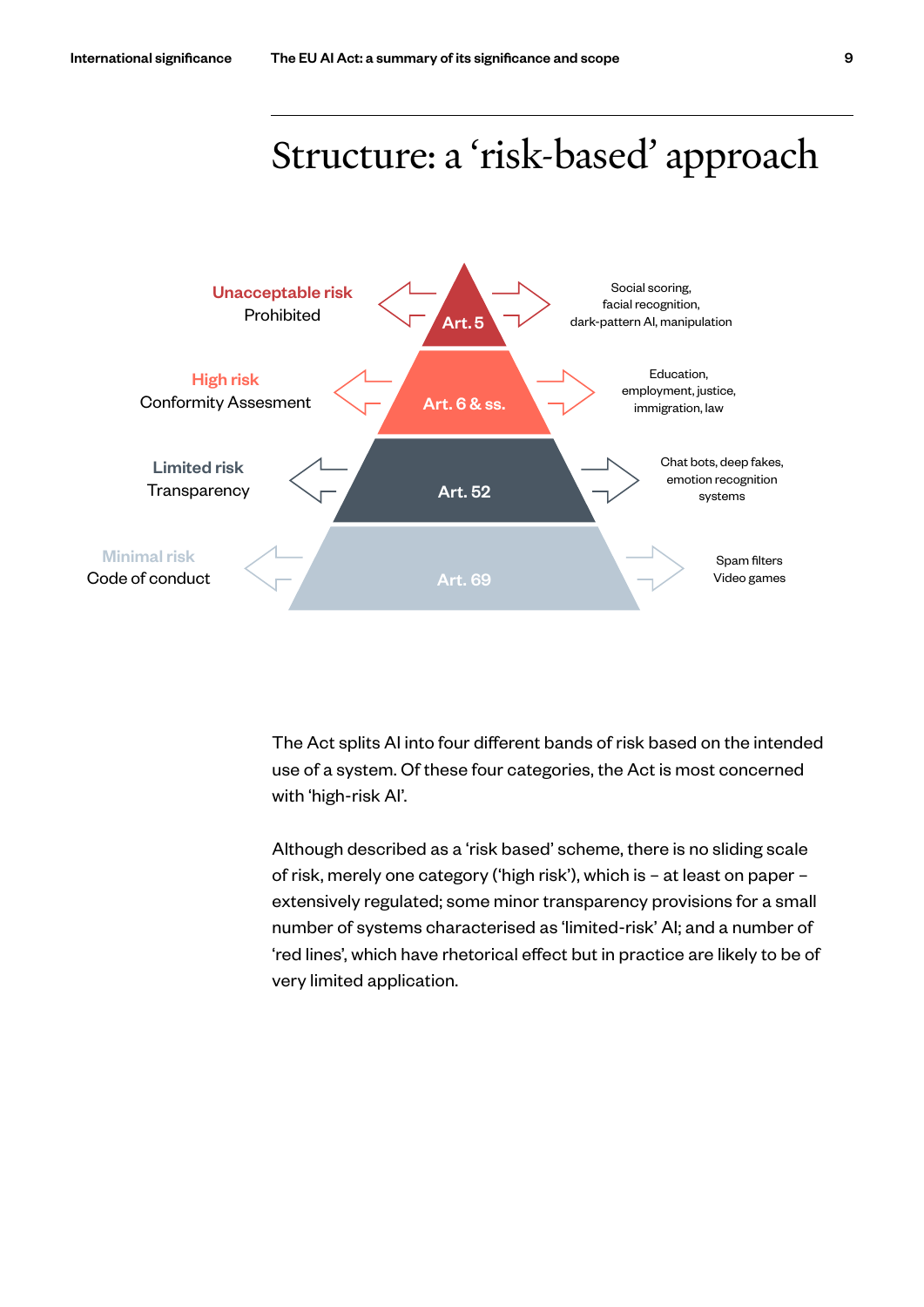In descending levels of concern:

#### 1. Unacceptable risk:

These are prohibited AI applications 'considered unacceptable as contravening Union values, for instance by violating fundamental rights'. These comprise:

- Subliminal techniques: AI 'that deploys *subliminal techniques… in order to materially distort a person's behaviour in a manner that causes or is likely to cause… physical or psychological harm*' (Article 5(1)(a)).
- Manipulation: 'an AI system that *exploits any vulnerabilities of a specific group of persons due to their age, physical or mental disability, in order to materially distort the behaviour of a person pertaining to that group in a manner likely to cause… physical or psychological harm*';(Article 5(1)(b). Note: this is unlikely to cover 'dark patterns' in consent-management platforms or similar consumer online interactions, as there is highly unlikely to be '*intent*' to manipulate *in order to cause* physical or psychological harm.
- Social scoring: a social behaviour credit system created or used by a *public authority* to evaluate or classify the '*trustworthiness*' of natural persons; (Article 5(1)(c)). As this is restricted to the public sector it does not cover private-sector profiling and targeting. Even within the public sector AI it is not clear whether a system for assessing families at high risk for child neglect or abuse, for example, would fall within scope. Article 5(1)(c) is only invoked if data collected or generated for one purpose is 'misused' for profiling in a *different* social context; or alternately if the treatment is 'unjustified or disproportionate to their social behaviour or its gravity'.
- Biometrics: '*"real-time" remote biometric identification systems*' in '*publicly accessible spaces*' used by law enforcement [with major exceptions] (Articles 5(1)(d) and 5(2)(4)).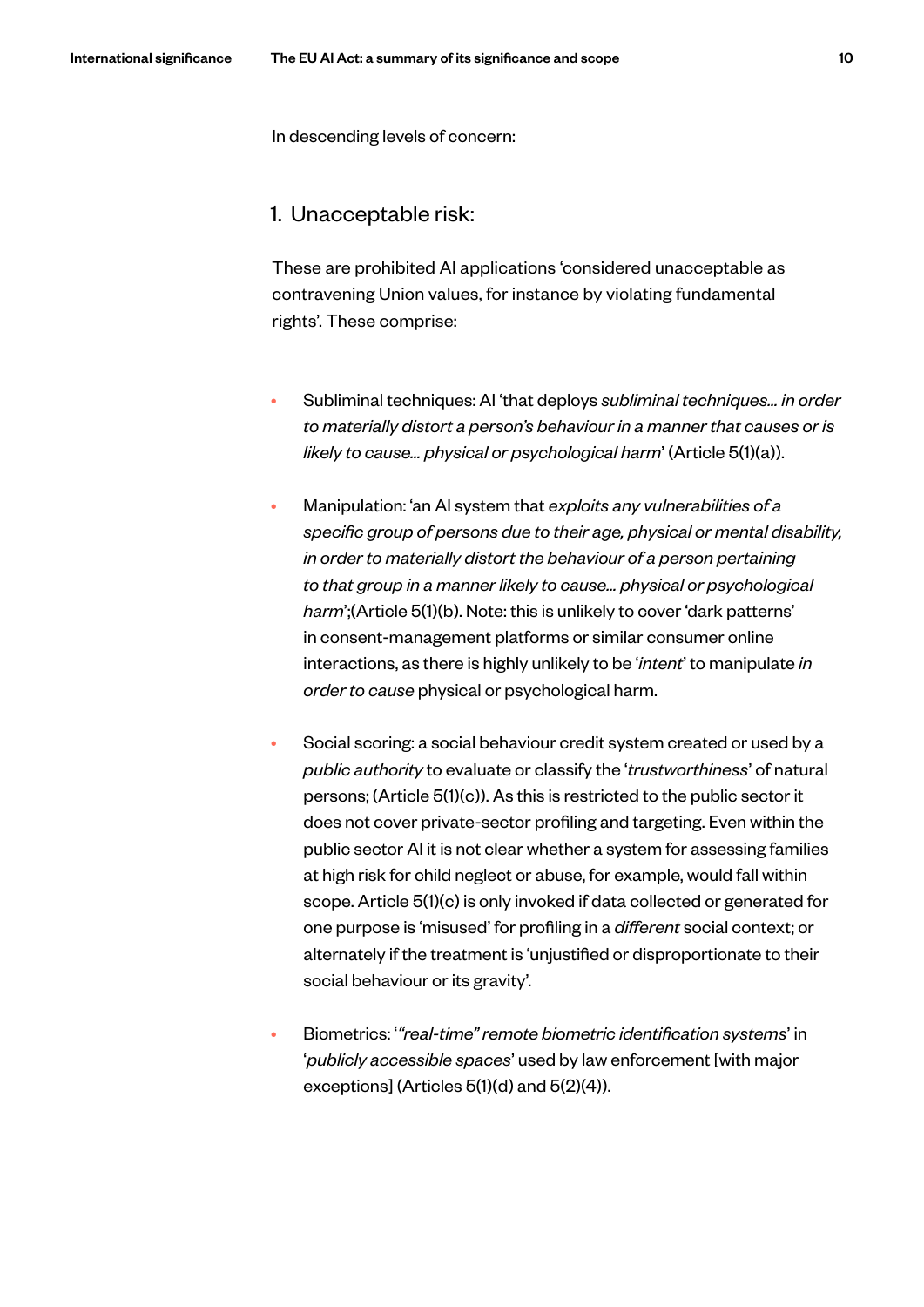#### **Biometrics**

An area of controversy in the Act is whether it should include an effective total ban on use of facial recognition (or other types of biometric identification) and if so by what actors: law enforcement or private actors. At present under Article 5(1)(d) a ban exists but only in relation to:

- the targeted search for specific potential victims of crime, including missing children.
- the prevention of a specific, substantial and imminent threat to the life or physical safety of natural persons or of a terrorist attack.
- the detection, localisation, identification, or prosecution of a perpetrator or suspect of a criminal offence referred to in Article 2(2) of Council Framework Decision 2002/584/JHA62 and punishable in the Member State concerned by a custodial sentence or a detention order for a maximum period of at least three years, as determined by the law of that Member State.'

This is a very limited ban. Only '*real-time*' biometric identification systems are banned, i.e., those that identify individuals at a distance by comparing the biometrics of the observed subject with a biometric database without 'significant delay' (Article 3(37)).

Publicly accessible spaces '*does not cover places that are private in nature and normally not freely accessible for third parties, including law enforcement authorities, such as homes, private clubs, offices, warehouses and factories*'. Online spaces are also not included.12

The restriction to law enforcement purposes excludes private security even though it may represent similar threats to fundamental rights. National security uses will also be excluded by virtue of Union law.<sup>13</sup>

<sup>12</sup> AI Act, recital 9.

<sup>13</sup> Forthcoming independent legal review on biometrics by Matthew Ryder QC.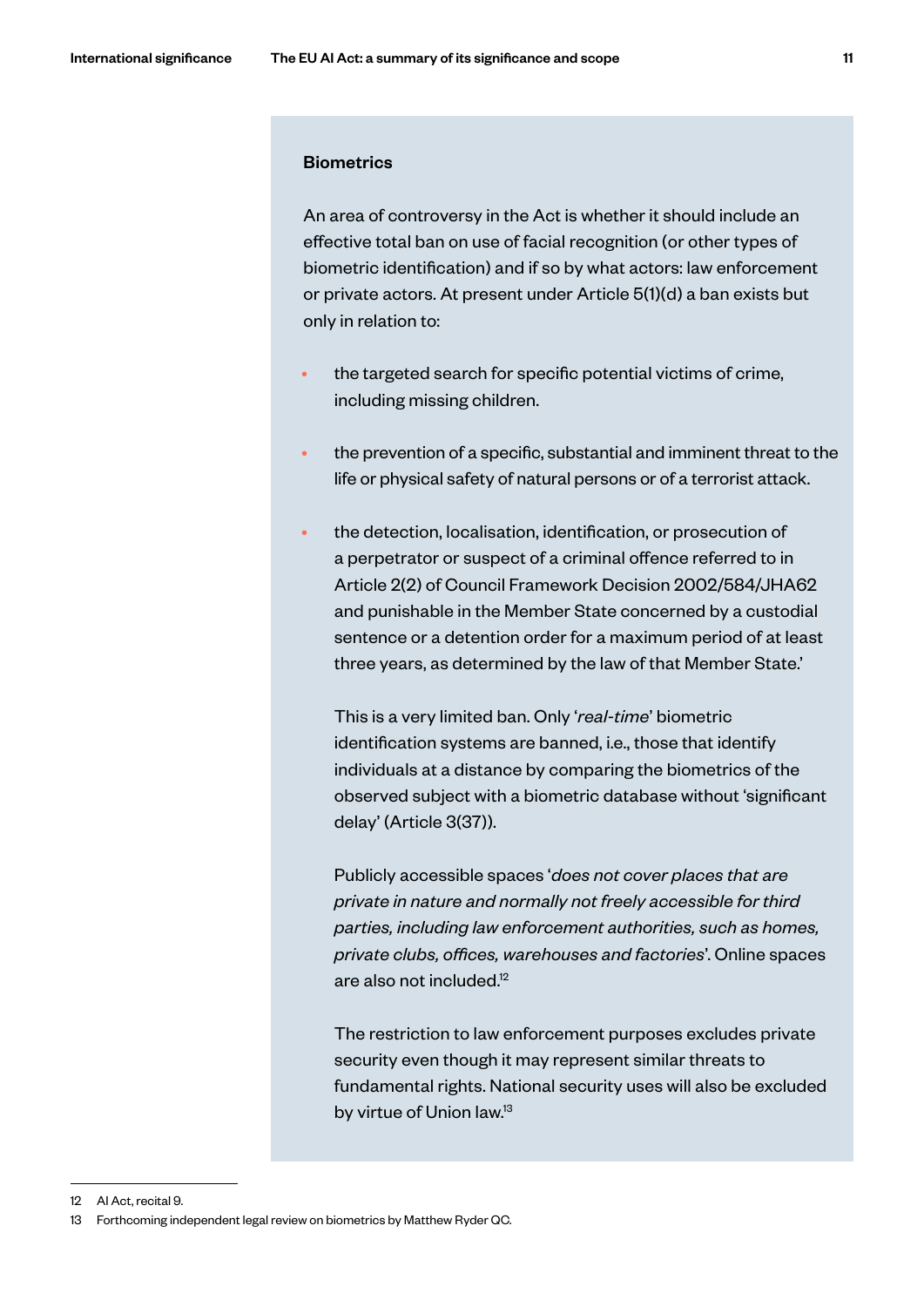The 'ban' imposed by the Act may sometimes be less stringent than existing data protection controls under GDPR and the Law Enforcement Directive (LED). Thus if the maximum harmonisation argument (above) operates, the Act might in fact reduce protection against biometric surveillance already given by existing national laws.

It is important to note the division drawn between *biometric ID systems* that uniquely identify individuals and *biometric categorisation systems* that put people into classes – male, young, Uyghur, headscarf-wearing, tattooed, etc.

Categorisation systems are only classed as 'limited risk' despite the heading of Annex III, containing the possibility that categorisation systems might in some future time be added to 'high risk'. The distinction between identity and categorisation seems to have been drawn for consistency with the definition of biometric data in GDPR Article 4(14), which requires that biometric data be data processed with intent to identify a data subject. However, the question here is not what the *purpose* was for which personal data was processed, but whether the risk of *impact* on fundamental rights is high – hence this distinction seems irrelevant, when the real issue is that biometric categorisation has been shown to create severe impact on the rights of surveilled groups.

Similarly, the processing of facial or other data (temperature, sweat, eye movements, etc.) to establish emotional states ('emotion recognition systems') is also only in principle regulated by Title IV ('limited risk'), though it may also fall into 'high risk' under Annex III, where used by law enforcement in limited circumstances (Annex II, 6(b)('polygraphs and similar tools').

This means private-sector emotion recognition systems are in principle not classified as 'high risk' by the Act, although uses in employment or education *might* be caught by Annex III (3) and (4).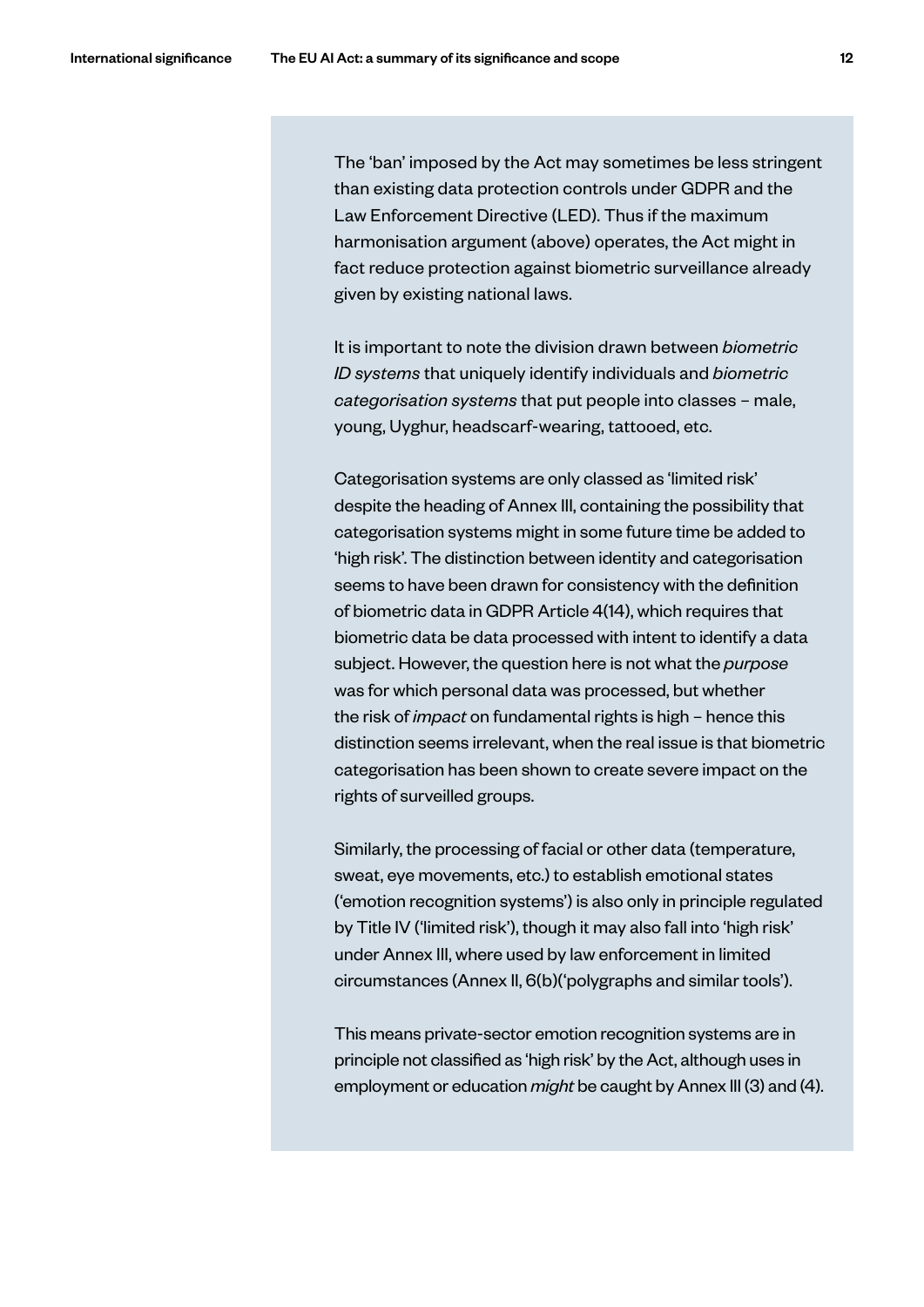A few points to note:

- 1. First, biometric ID systems, although not prohibited, explicitly remain 'high risk' when deployed in private-sector contexts, and/or not in real time (Annex III(1)).
- 2. They are the only category of 'high risk' AI system where prior authorisation must be given by a judicial or independent authority.
- 3. Under the 'human oversight' rules of Chapter 2 discussed below, (which apply to all high-risk systems) no action is to be taken on the basis of the identification given by a biometric system unless it is confirmed by two natural persons.
- 4. Member states must implement the biometric identification ban in national legislation, which can be more restrictive than the Act, either banning the use of such technology entirely or only allowing it for some of the three explicit situations.<sup>14</sup> This is thus the only case in the Act where maximum harmonisation rules will not prevent EU states from providing stronger protection to their citizens than other EU states may choose to do.

#### 2. High risk

High-risk AI systems are subject to a detailed certification regime (see below), but are not deemed so fundamentally objectionable that they should be banned. These include:

- 1. In Annex II-A, AI systems intended to be used as a safety component of a product, or themselves a product, which are already regulated under the NLF (e.g. machinery, toys, medical devices) and, in Annex II-B, other categories of harmonised EU law (e.g. boats, rail, motor vehicles, aircraft, etc.).
- 2. In Annex III, an exhaustive list of eight 'new' high-risk AI systems, comprising:

<sup>14</sup> Forthcoming independent legal review on biometrics by Matthew Ryder QC.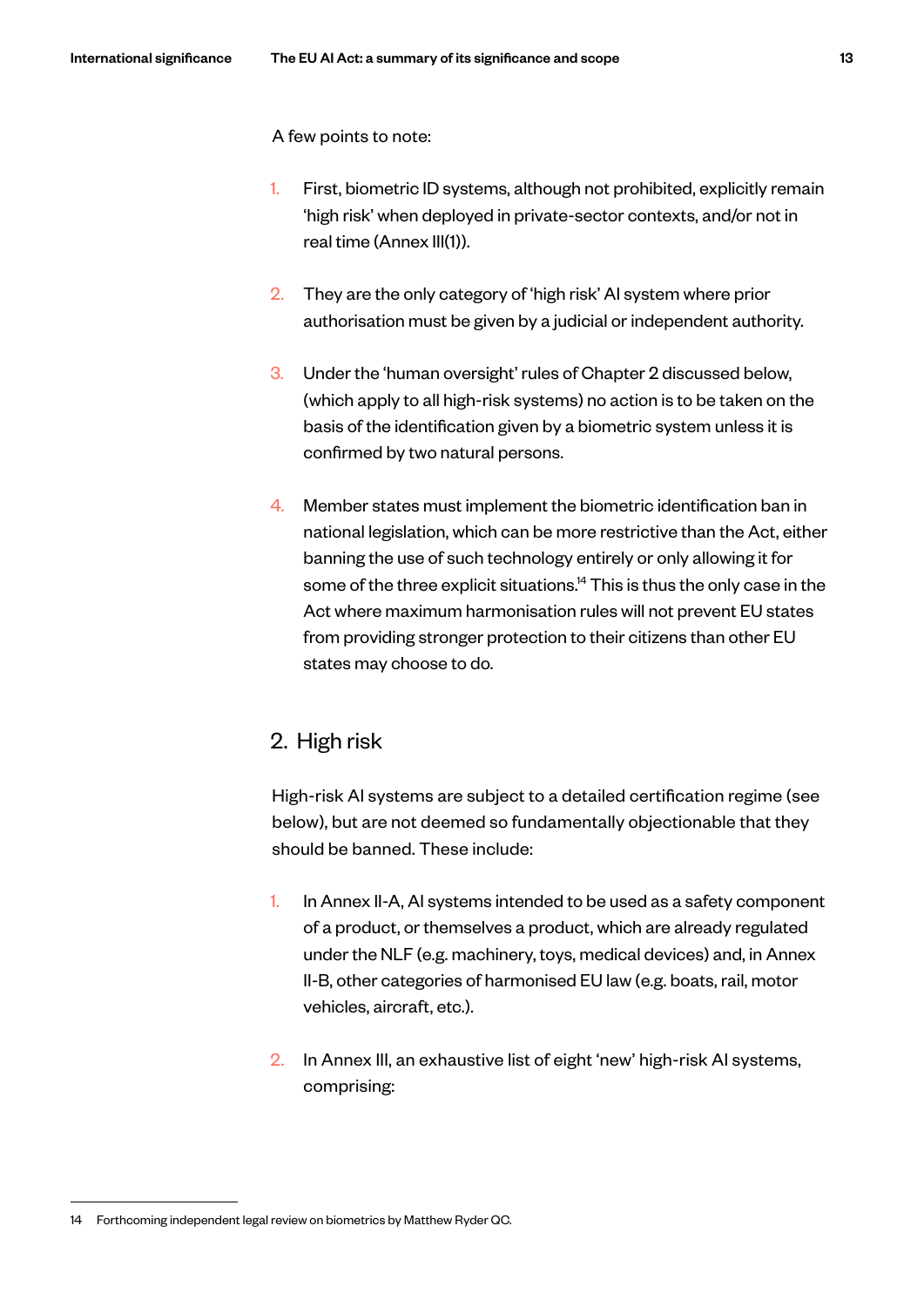- a. Critical infrastructures (e.g. transport), that could put the life and health of citizens at risk
- b. Biometric ID systems (see above)
- c. Educational and vocational training, that may determine the access to education and professional course of someone's life (e.g. automated scoring of exams)
- d. Employment, workers management and access to selfemployment (e.g. automated hiring and CV triage software)
- e. Essential private and public services (e.g. automated welfare benefit systems; private-sector credit scoring systems)
- $f<sub>i</sub>$  Law enforcement systems that may interfere with people's fundamental rights (e.g. automated risk scoring for bail; 'deepfake' law enforcement detection software; 'pre-crime' detection)
- g. Migration, asylum and border control management (e.g. verification of authenticity of travel documents; visa processing)
- h. Administration of justice and democratic processes (e.g. 'robojustice'; automated sentencing assistance).<sup>15</sup>
- 3. The Commission can add new *sub-areas* to Annex III by delegated act if they pose an equivalent or greater risk than systems already covered, but cannot add entirely new top-level categories.

The Slovenian Presidency compromise text suggested that insurance systems and critical infrastructure be added to 'high-risk' systems.

#### 3. Limited risk

Three 'limited-risk' AI systems are exhaustively defined in Title IV (Article 52). The duties here are only to provide transparency such as labelling, or disclosure that content has been manipulated. The utility

<sup>15</sup> European Commission. (2021). Press Release: *Europe fit for the Digital Age: Commission proposes new rules and actions for excellence and trust in Artificial Intelligence*. Available at: https://ec.europa.eu/commission/presscorner/detail/en/ip\_21\_1682.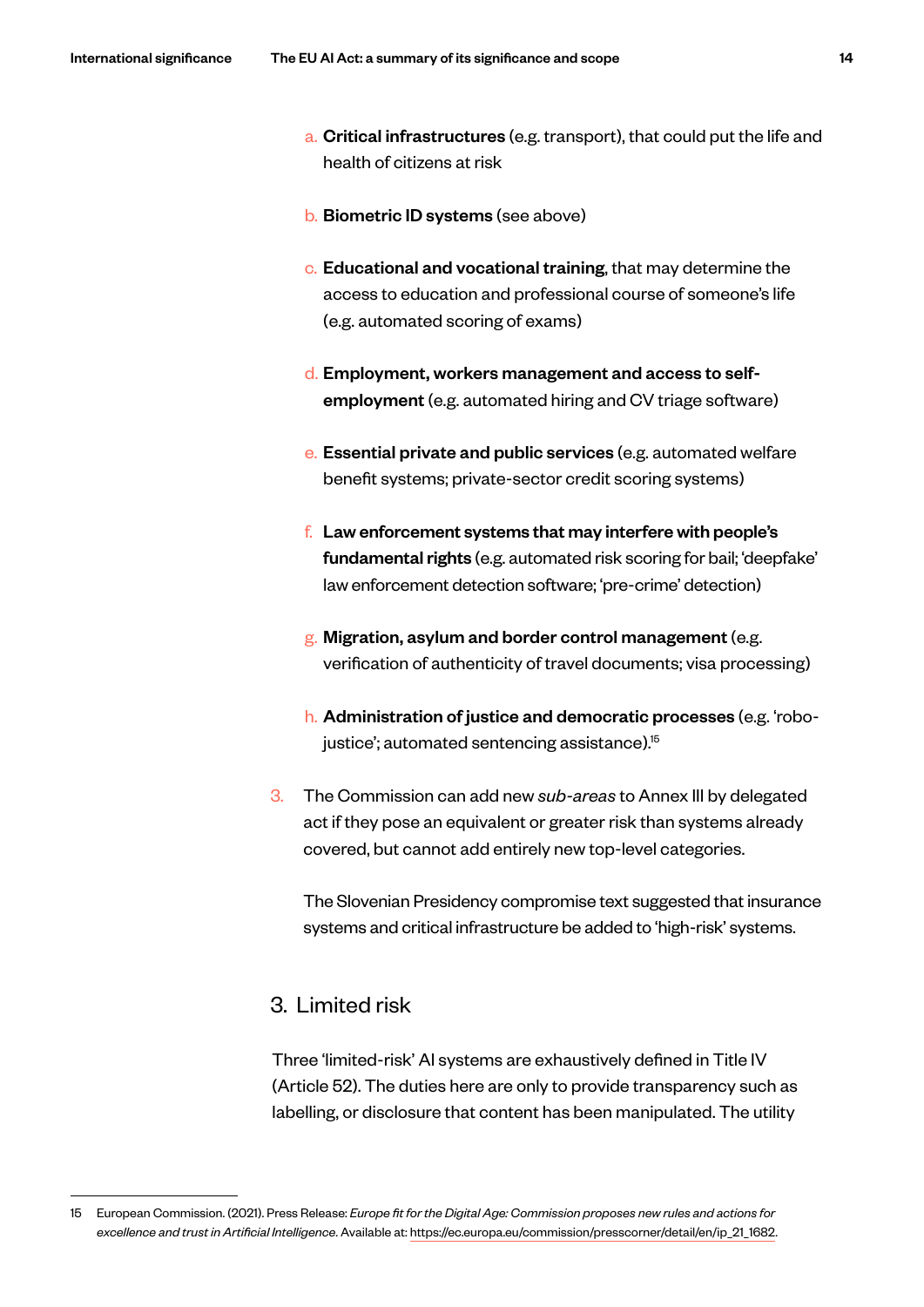of this is debatable both technically, and in terms of overlap with GDPR, which already e.g. requires controllers processing personal data to be transparent about use of profiling and automated decision-making.

The systems are:

- 1. Chatbots
- 2. Emotion recognition and biometric categorisation systems
- 3. Systems generating 'deepfake' or synthetic content

In relation to *chatbots*, only providers, not users have, obligations of transparency. *Providers* must design a system such that users are informed that they are interacting with a machine rather than a human. If company A codes a chatbot app, it is only Company A, not the website B that has bought the chatbot software, which has to ensure transparency.

By contrast, in relation to emotion ID and deepfakes, duties only fall on *users* to provide transparency. Interestingly, even well before the Act has passed, Twitter has introduced a voluntary scheme where operators of tweetbots can mark themselves as automated.16

#### 4. Minimal risk

Minimal risk includes applications such as spam filters or AI-enabled video games. The Commission proposes that these are mainly regulated by voluntary codes of conduct.<sup>17</sup>

<sup>16</sup> See: Perez, S. (2021). 'Twitter introduces a new label that allows the "good bots" to identify themselves'. *TechCrunch*. Available at: https://techcrunch.com/2021/09/09/twitter-introduces-a-new-label-that-allows-the-good-bots-to-identify-themselves.

<sup>17</sup> Explanatory memorandum 5.2.7; Article 69.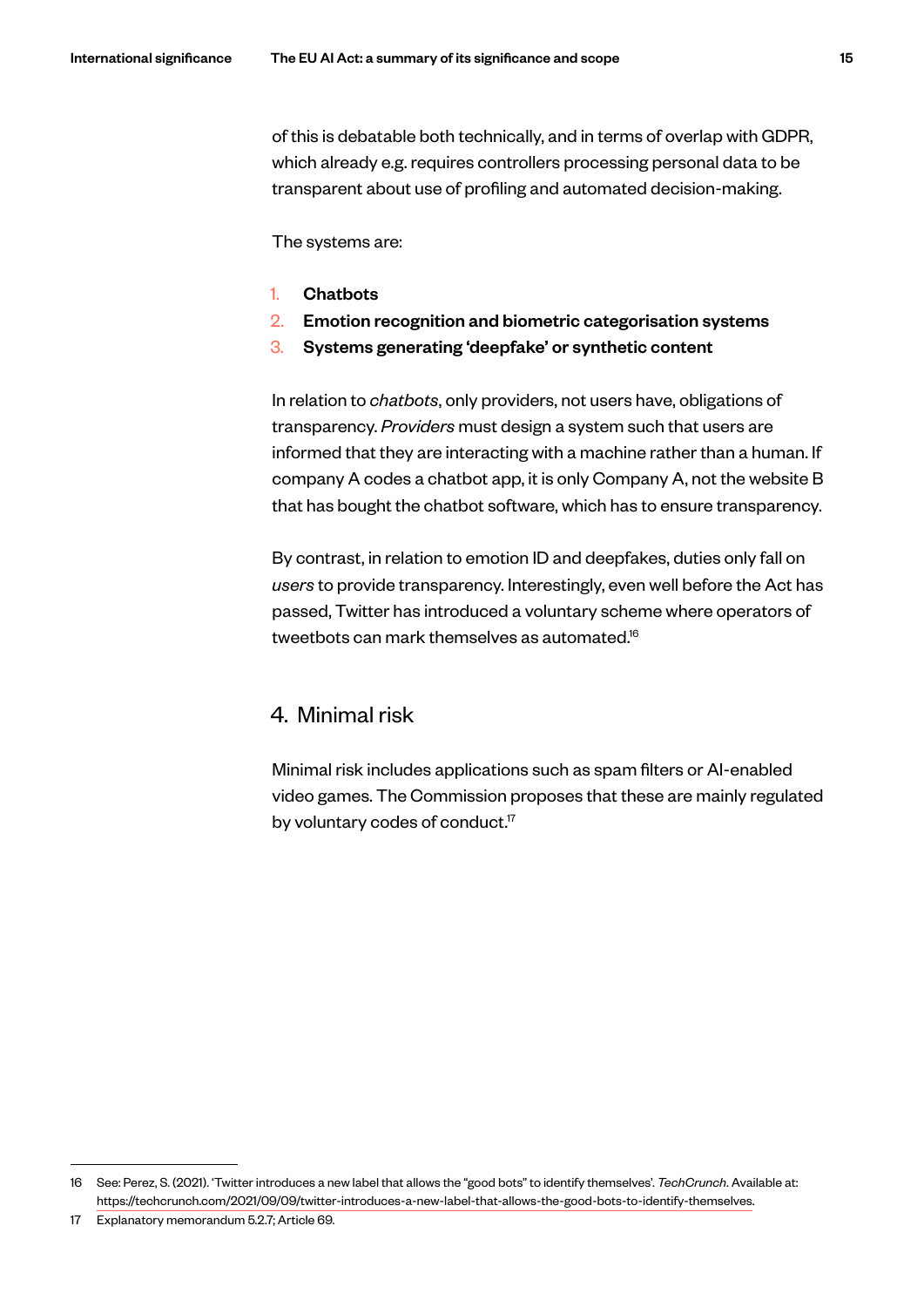## 'Essential requirements' for high-risk AI

The Act requires providers of high-risk AI systems to conduct a prior conformity assessment before placing them on to the market (Articles 16 and 43). Providers, in line with the NLF model, must ensure their systems are compliant with the 'essential requirements' set out in Title III, Chapter 2 of the Act. They can then attach a CE mark to conforming systems, which can be freely imported and distributed throughout the EU.

These requirements relate to data and data governance; technical documentation; record keeping; transparency and provision of information to users; human oversight; and robustness, accuracy and security.

Providers must set up a risk-management system that documents and manages risks across the AI system's entire lifecycle, when used as intended, or, under conditions of 'reasonably foreseeable misuse'.<sup>18</sup> Risks may be added as a result of post-market surveillance (see below). The aim is to bring down the 'high risks' of the AI system to an acceptable residual level. 'Adequate mitigation and control measures' can be used when risks cannot be eliminated. Residual risks are to be communicated to users.

Two categories of requirements seem particularly germane to the principal worries in the literature around AI in our society making decisions that affect humans, namely: algorithmic error, bias and discrimination; automated decision-making as contrary to human dignity; and opacity/lack of explanations.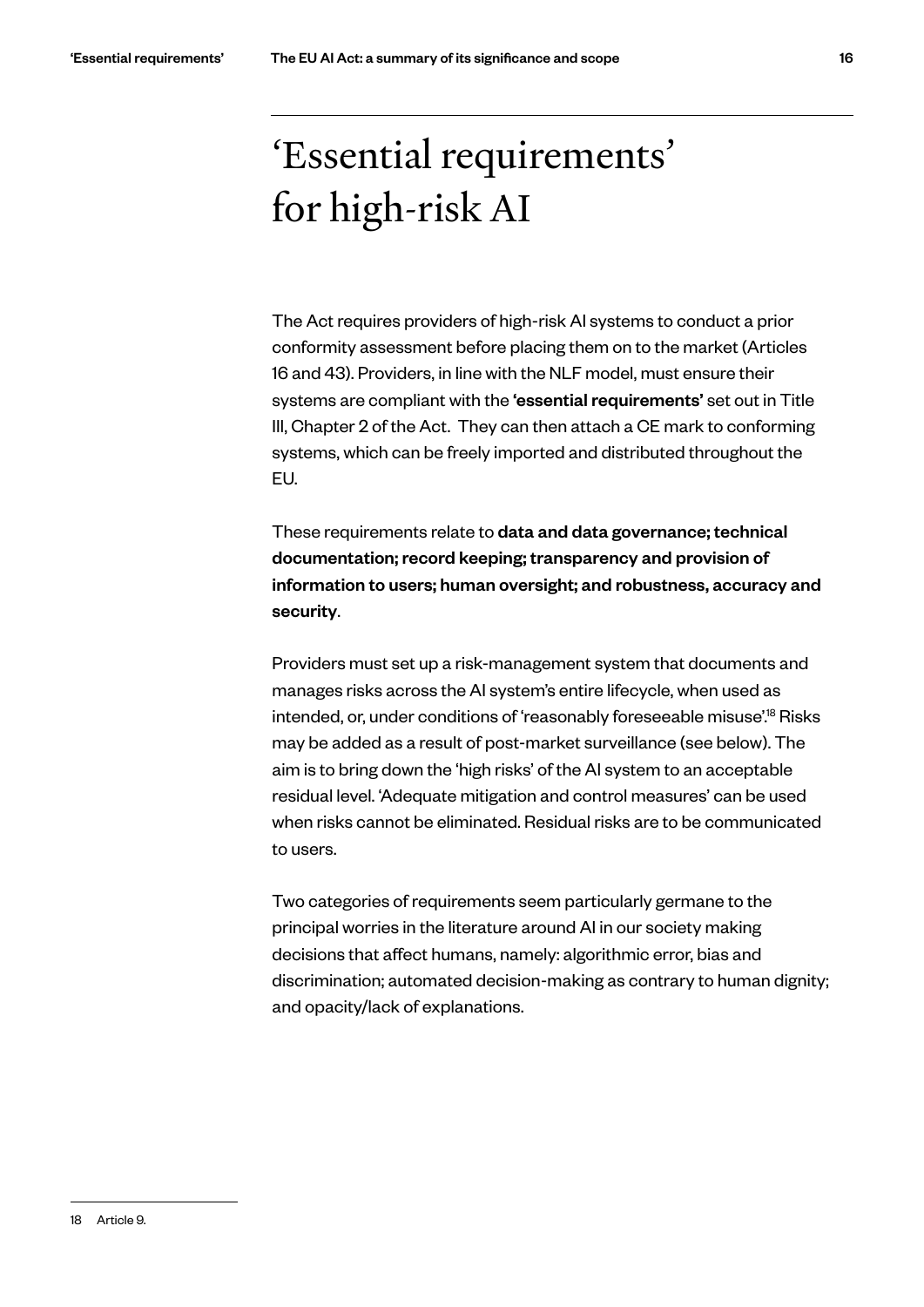#### 1. Data and data governance (Article 13)

This aims to meet a set of concerns about the quality of the data used to build AI systems and includes:

- Rules about how *training sets* (also validation and testing datasets) must be designed and used. Significantly for concerns about error and discrimination generated by partial, erroneous or historically biased data, datasets must be *'relevant, representative, free of errors and complete'*, taking into account the intended purpose.19
- Rules about data preparation, including 'annotation, labelling, cleaning, enrichment and aggregation'.
- Assessment of the 'formulation of relevant assumptions [about] the information that the data are supposed to measure and represent'; and 'examination in view of possible biases'.
- Exemption from GDPR rules restricting collection of sensitive personal data to de-bias algorithms.

#### 2. Human oversight (Article 14)

Systems must be designed and developed in such a way that they can be *'effectively overseen by natural persons during the period in which the AI system is in use'*. 20

This is not simply a matter of transparency or explanation of how the AI system 'works', as discussed in the context of Article 22 and 13–15 of the GDPR, but goes much further into terrain such as enabling the 'human overseer' to spot anomalies, become aware of 'automation bias', be able to correctly interpret the system's outputs and be able to override or disregard the system. Explicitly, one aim is to prevent or minimise risks to fundamental rights (Article 14(2)).

<sup>19</sup> Article 10(3). There has been much pushback from industry on the idea that datasets could ever be 'error free' and it is likely the final text will be more moderate.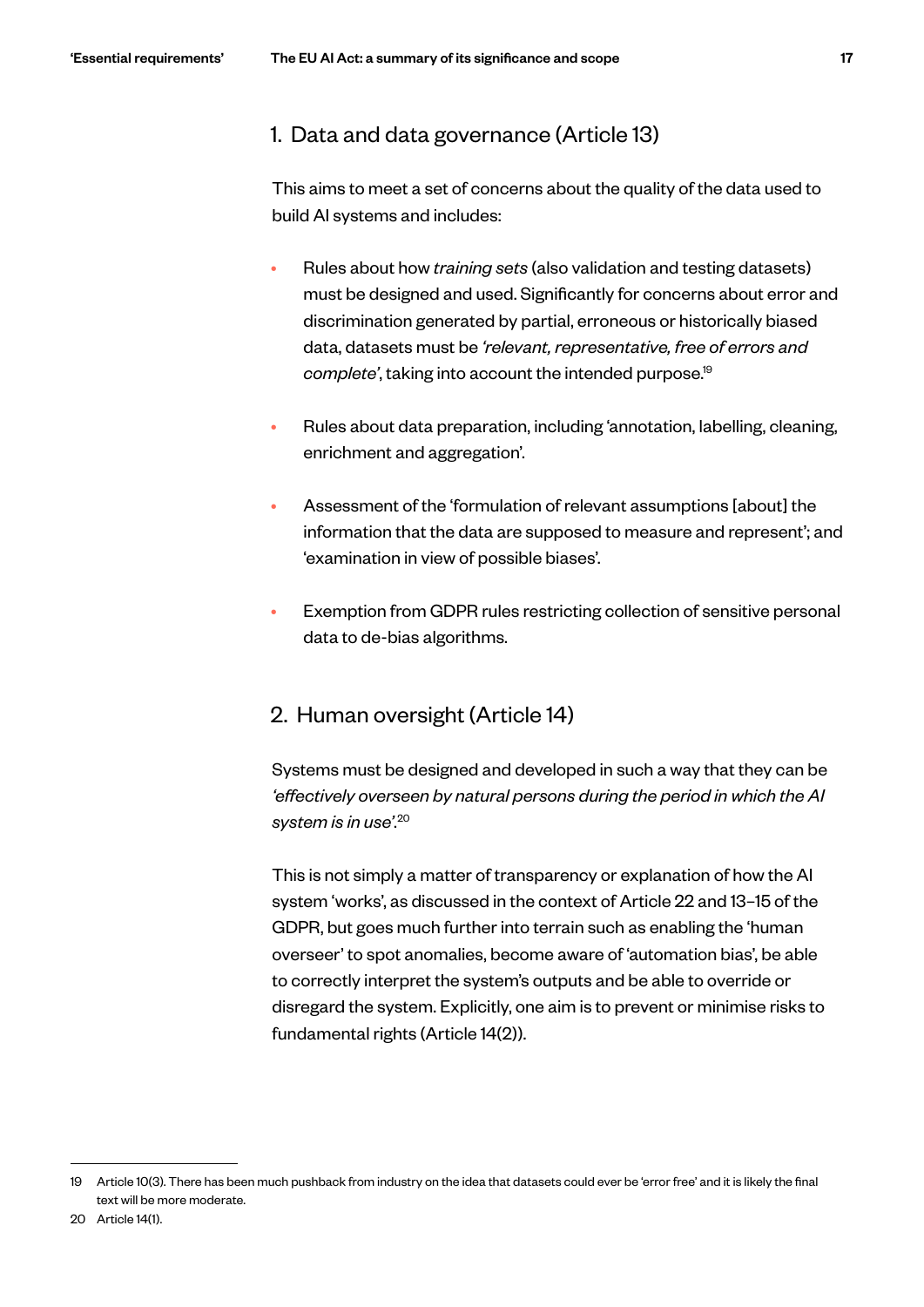If a high-risk system is operated by a 'user' rather than the original provider – e.g. a private company buys and installs an automated hiring system from HireVue – then the allocation of responsibility is quite different in the Act than in the GDPR.

In GDPR language, the company would be the 'data controller' and the main focus of duties. In the Act, it remains the sole responsibility of HireVue to obtain conformity assessment before the system is put on the market, $2<sup>1</sup>$  and to implement 'human oversight' in a way that is 'appropriate to be implemented by the user'.<sup>22</sup> Under Article 28 if the user substantially modifies the system, they become the new 'provider' with all corollary certification duties.

#### General-purpose AI

As demonstrated above, the Act primarily puts obligations on upstream providers as opposed to downstream users, unless those users make a 'substantial modification' and become treated as new providers. This creates problems when talking about what has been labelled *general-purpose AI*. This is not 'artificial general intelligence' (AGI) – AI that has human level sentience and autonomy– but AI that has multiple possible uses in different contexts. Key examples include large language models used to generate text or speech, recognise text or speech, analytics, language translation modules etc. These are often included in downstream applications via APIs or 'calls' – 'AI as a service'.<sup>23</sup>

The Act's classification of systems as high-risk is based on *intended use*  in one of the listed sub-areas of categories (see Annex III); so generalpurpose AI does not fit in well. As such it is possible that no obligations to comply with Chapter 2's essential requirements fall on their providers, which seems unfortunate, given these systems may generate unfair and discriminatory outcomes.

<sup>21</sup> Article 14(3)(b).

<sup>22</sup> Article 14(3)(a).

<sup>23</sup> Cobbe, J. and Singh, J. (2021). 'Artificial Intelligence as a Service: Legal Responsibilities, Liabilities, and Policy Challenges.' *Computer Law and Security Review*, volume 42. Available at: https://www.sciencedirect.com/science/article/pii/S0267364921000467.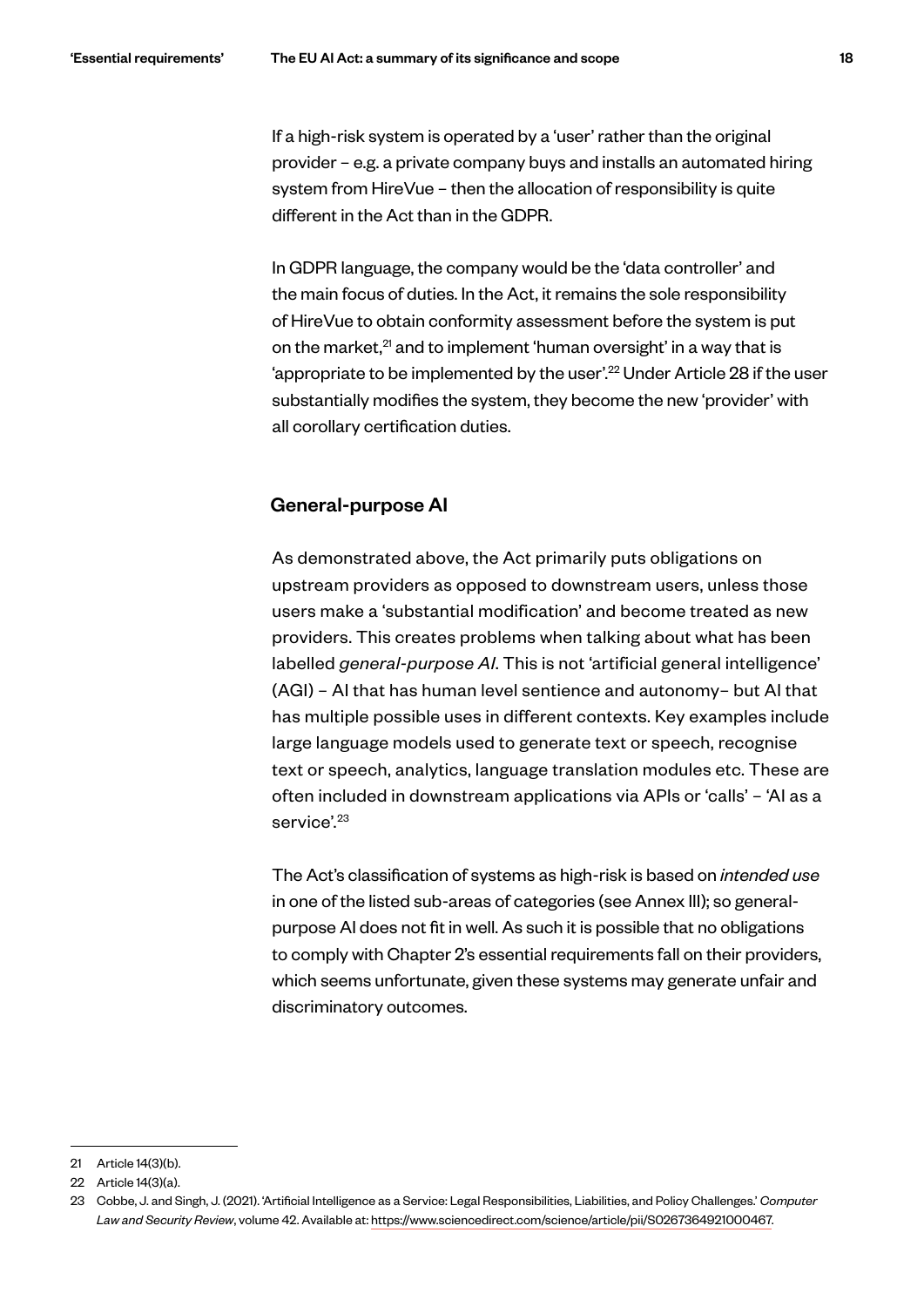The question then arises if a downstream user deploying a generalpurpose AI system as intended – e.g. to generate speech-from-text – makes a 'substantial modification'? (Article 3(23)). If they do not, they are not liable as a provider either, which means these systems are completely unregulated by the Act.

The Slovenian Presidency added a compromise text on this matter. A new Article 52A was suggested,<sup>24</sup> concerning 'general-purpose AI',<sup>25</sup> which seems to remove any 'high-risk' AI obligations in relation to 'general-purpose' AI from upstream *providers*. By contrast a *user* who '*integrates a general-purpose AI system made available on the market, with or without modifying it*' is deemed to become the provider and thus may be liable for certifying the system meets the Act's requirements. Some regard this as unsatisfactory given the provider, not the user, is most likely the actor with the power to review and modify the system's design, including altering its training or testing datasets. This is a provision quite likely to morph as the Act progresses.

<sup>24</sup> See: Council of the European Union. Note: *Proposal for a Regulation of the European Parliament and of the Council laying down harmonised rules on artificial intelligence (Artificial Intelligence Act) and amending certain Union legislative acts - Presidency compromise text*. 2021/0106(COD). Available at: https://data.consilium.europa.eu/doc/document/ST-14278-2021-INIT/en/pdf.

<sup>25</sup> Defined in new recital 70a as 'AI systems that are able to perform generally applicable functions such as image/speech recognition, audio/video generation, pattern detection, question answering, translation etc.'.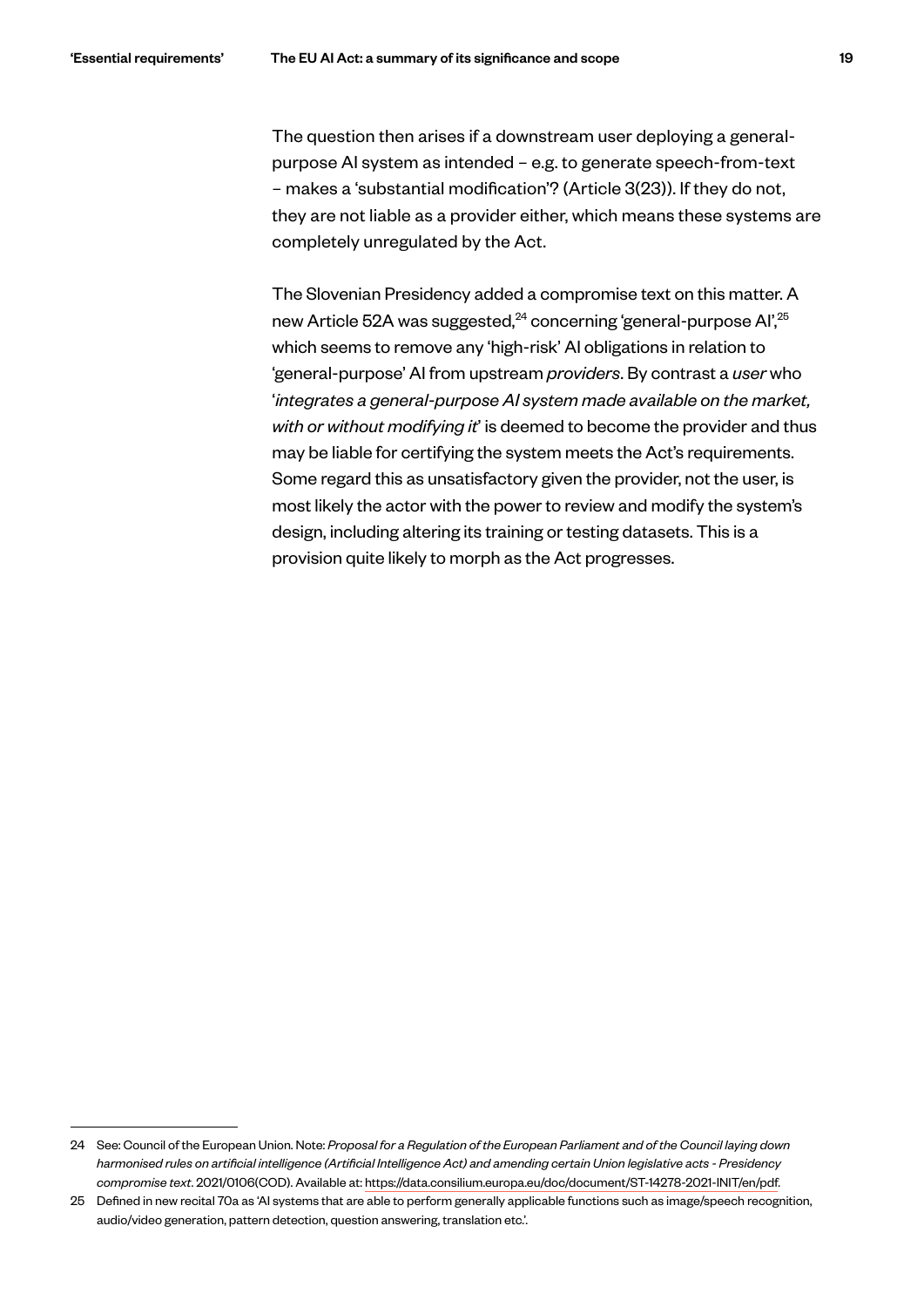# Conformity assessment (pre-marketing) and enforcement (post-marketing)

#### Pre-market

The Act requires providers to ensure before placing on market that their systems conform with the essential requirements listed above, as well as to comply with a number of other tasks including registering AI systems on a database, having an appropriate quality management system in place,<sup>26</sup> recording the system's technical documentation and keeping automatically generated logs. After doing so, their system gets its CE mark, which enables distribution throughout the EU (Article 19).

Providers in the main will only have to demonstrate conformity by an 'assessment based on *internal control*' i.e. self-certification (Article 43(1) (a). All providers need to do is self-assess that their quality management system, technical documentation, and post-market monitoring plan follow the essential requirements. They can do this either by their own bespoke plans for conformity, or, much more likely, by following a relevant harmonised technical standard (see below).<sup>27</sup> At present, only a subset of high-risk AI systems must make use of a third-party body – a 'notified body' – to externally audit their conformity.

The systems in question are:

1. AI systems for biometric identification or categorisation of natural persons (Article 43(1)) *but only if* no technical harmonised standard is made, which is unlikely to result.

<sup>26</sup> 'Appropriate' to mean complying with Article 17.

<sup>27</sup> For more detail, see: Veale, M., and Borgesius, F. Z. (2021). 'Demystifying the Draft EU Artificial Intelligence Act'. *Computer Law Review International*, 22(4), pp.15-16.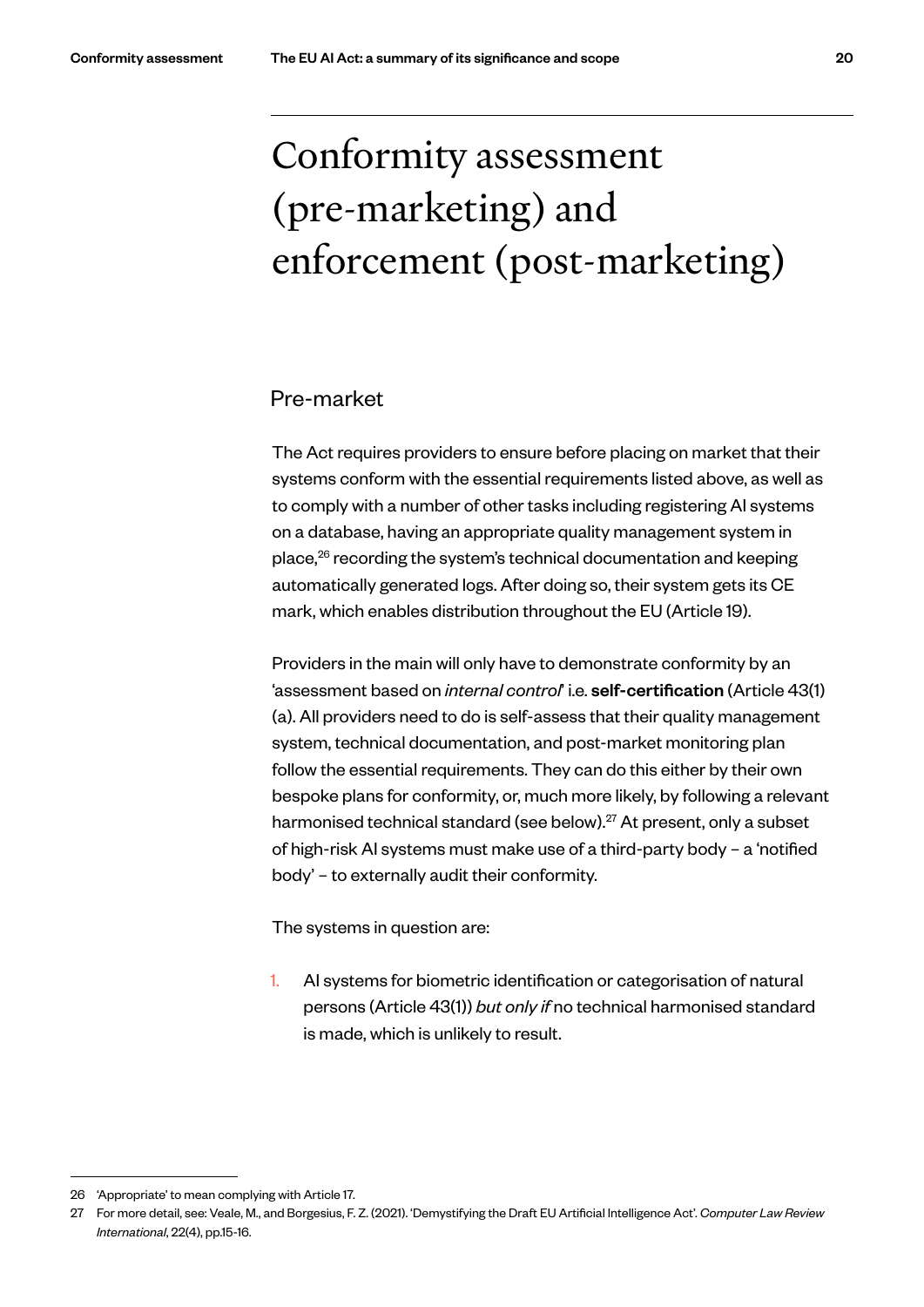2. AI systems already regulated under existing NLF or other EU laws, listed in Annex II, where that legislation already demands a notified body be involved (Article 43(3)).

How do providers self-certify? The Act anticipates that harmonised technical standards for high-risk AI will be created by technical committees. High-risk AI systems which self-certify as confirming with such standards are then *presumed* to have met the requirements of Chapter 2 (essential requirements)(see Article 40). Providers can ignore these standards, and instead justify that they have adopted technical solutions at least equivalent – but why would they, compared to the ease of using the official standard, which has already done the work of 'translating' the essential requirements into clear instructions?

A key issue then will be whether these technical standards will truly embody the substantive goals of the Act, especially regarding fundamental rights. Standards will be created for the EU by the standards bodies CEN and CENELEC. CEN/CENELEC have established an AI Technical Committee (TC) which expects ANEC to represent the views of consumers and who are active in digital rights,<sup>28</sup> and also has representation for workers and the environment.

An issue for non-EU states is that they are likely to have no voice or at least no vote on these EU standards,<sup>29</sup> but will find themselves subject to them when they export to the EU. An even more profound issue is that the EU standards may by reciprocity or osmosis become global standards (e,g, via ISO). So just as the Act may become a global regulatory model, these standards may also become global rules in effect.

<sup>28</sup> See: https://www.cencenelec.eu/. Info. from private email from Laurens Hernalsteen, rapporteur to the TC, on 19 July 2021.

<sup>29</sup> See potential reforms in the EU Standardisation Strategy: European Commission. (2022). Press Release: *New approach to enable global leadership of EU standards promoting values and a resilient, green and digital Single Market*. Available at: https://ec.europa.eu/commission/presscorner/detail/en/ip\_22\_661.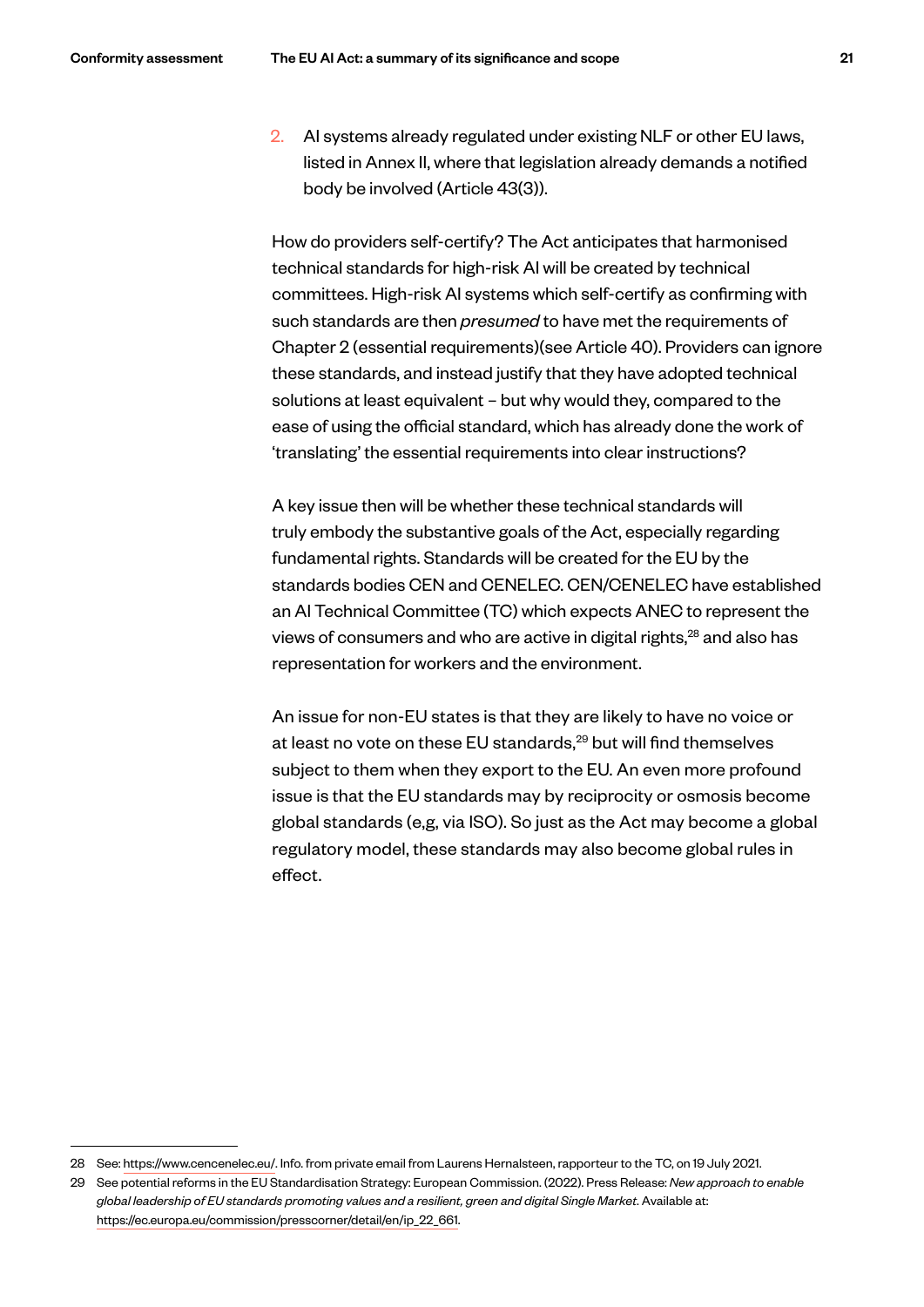#### Post-market

What about enforcement after the system has gone on to the market? Who if anyone checks that the system is being used correctly, or if it has changed and learned, or been modified, that it is still in conformity with the essential requirements?

Providers are tasked to 'establish and document a post-market monitoring system in a manner that is proportionate to the nature of the artificial intelligence technologies and the risks of the high-risk AI system<sup>'.30</sup> This monitoring system will 'collect, document and analyse relevant data provided by users or collected... throughout their lifetime'.<sup>31</sup> Users (i.e. deployers) are also tasked to monitor systems 'on the basis of the instructions of use' and report new risks, serious incident or 'malfunctioning' (Article 29(4)). Their intel goes to providers or distributors *not* directly to the Market Surveillance Authority (MSA) (see below).

Provider monitoring of accidents and malfunctions must go to the relevant Market Surveillance Authority (MSA) at least within 15 days of becoming aware of it (Article 62). Member states are to appoint national supervisory authorities, which by default act as MSAs (Article 59) though in some cases other bodies such as Data Protection Authorities (DPAs) will take the role.

These are, unlike notified bodies, public bodies with regulatory power e.g. to require access to training, validation and testing datasets used by the provider, and the AI source code.<sup>32</sup> They have considerable power including to withdraw products and oblige intermediaries to cooperate in withdrawing the products from the market.<sup>33</sup> If risks to fundamental rights are present, the MSA is also to inform the relevant national public body or regulator (e.g. the state DPA) (Article 65). If MSAs either lack sufficient expertise or resources to act, or are unwilling to do so, the Commission itself can intervene to secure a consistent application of the law. This is a very residual power though and it should be noted that the EU AI Board as currently conceived is in no way a central EU 'super regulator'.

<sup>30</sup> Article 61(1).

<sup>31</sup> Article 61(2).

<sup>32</sup> Article 64(2).

<sup>33</sup> See: Market Surveillance Regulation (EU) 2019/1020 of the European Parliament and of the Council of 20 June 2019 on market surveillance and compliance of products and amending Directive 2004/42/EC, and Regulations (EC) No. 765/2008 and (EU) No. 305/2011.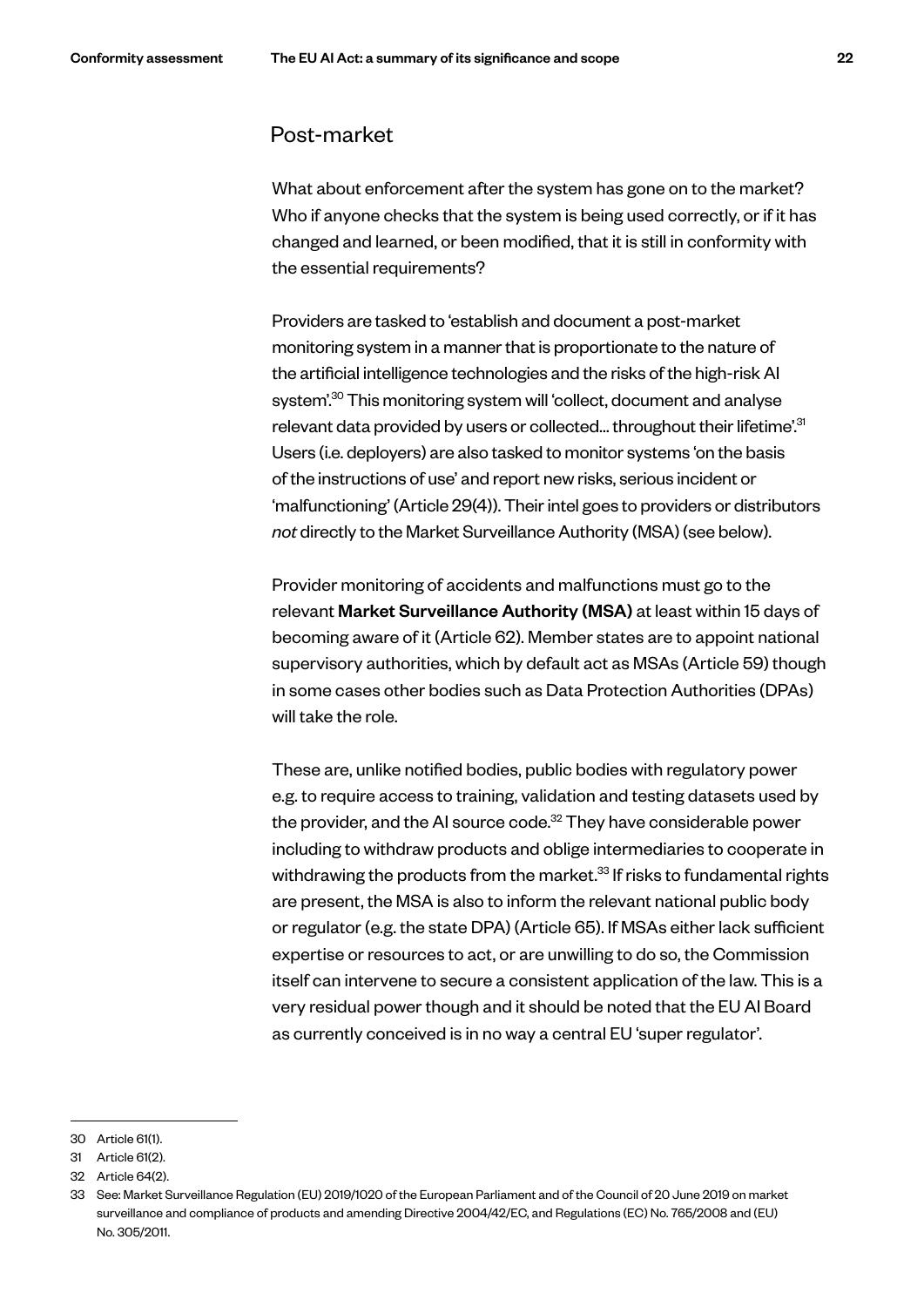For more information about the EU AI Act, see 'Regulating AI in Europe.<sup>'34</sup>

For 18 recommendations to strengthen the EU AI Act, see 'People, risk and the unique requirements of Al'.<sup>35</sup>

<sup>34</sup> Edwards, L. (2022). *Regulating AI in Europe: four problems and four solutions*. Ada Lovelace Institute. Available at: https://www.adalovelaceinstitute.org/report/regulating-ai-in-europe/

<sup>35</sup> Ada Lovelace Institute. (2022). Policy briefing: *People, risk and the unique requirements of AI*. Available at: https://www.adalovelaceinstitute.org/policy-briefing/eu-ai-act/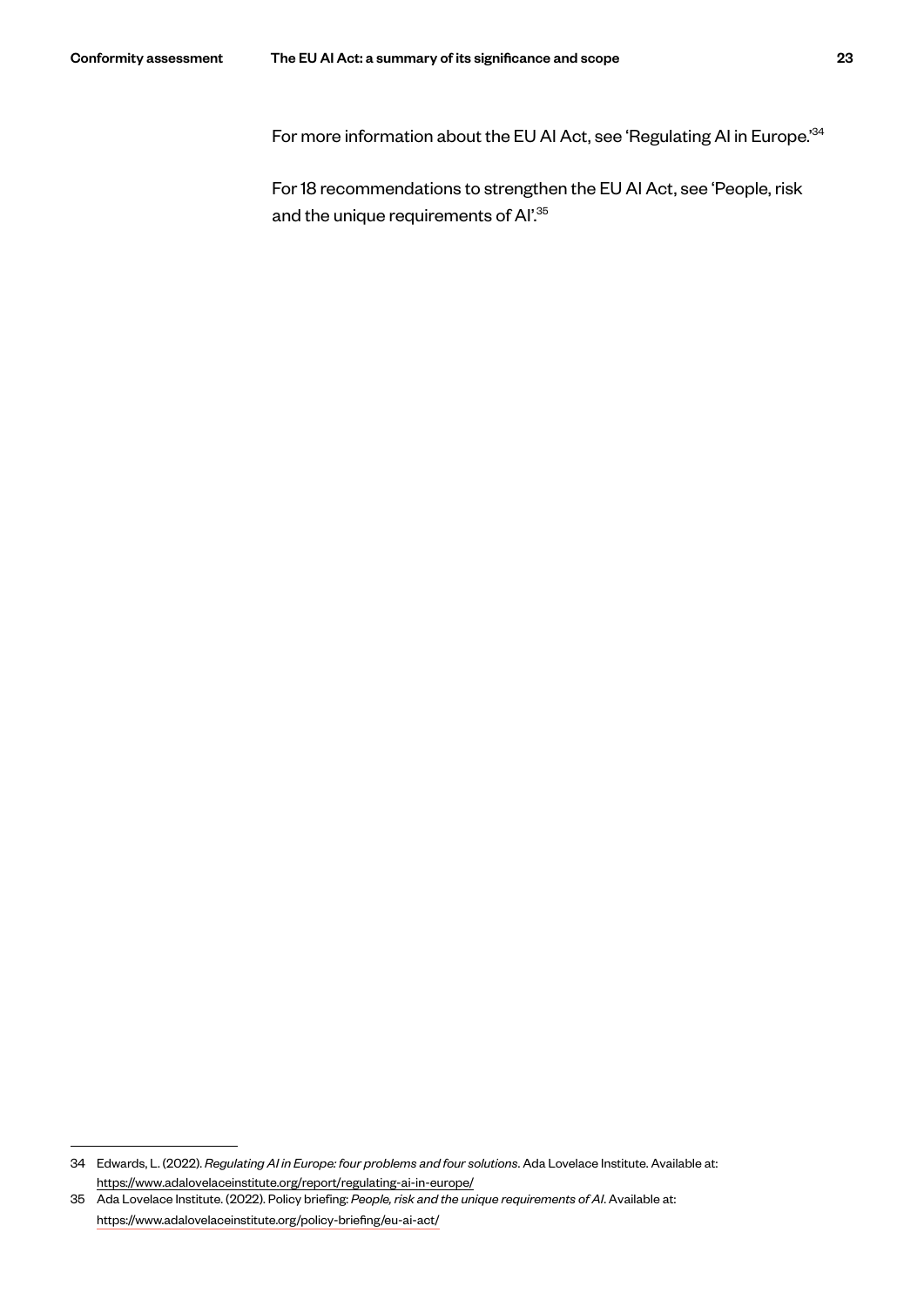### About the author

Lilian Edwards is a leading academic in the field of Internet law. She has taught information technology law, e-commerce law, privacy law and Internet law at undergraduate and postgraduate level since 1996 and been involved with law and artificial intelligence (AI) since 1985.

She worked at the University of Strathclyde from 1986–1988 and the University of Edinburgh from 1989 to 2006. She became Chair of Internet Law at the University of Southampton from 2006–2008, and then Professor of Internet Law at the University of Sheffield until late 2010, when she returned to Scotland to become Professor of E-Governance at the University of Strathclyde, while retaining close links with the renamed SCRIPT (AHRC Centre) at the University of Edinburgh. She resigned from that role in 2018 to take up a new Chair in Law, Innovation and Society at Newcastle University.

She is the editor and major author of *Law, Policy and the Internet*, one of the leading textbooks in the field of Internet law. She won the Future of Privacy Forum award in 2019 for best paper ('Slave to the Algorithm' with Michael Veale) and the award for best non-technical paper at FAccT in 2020, on automated hiring. In 2004 she won the Barbara Wellberry Memorial Prize in 2004 for work on online privacy where she invented the notion of data trusts, a concept which ten years later has been proposed in EU legislation. She is a partner in the Horizon Digital Economy Hub at Nottingham, the lead for the Alan Turing Institute on Law and AI, a Turing fellow, and a fellow of the Institute for the Future of Work. At Newcastle, she is the theme lead in the data NUCore for the Regulation of Data. Edwards has consulted for, inter alia, the EU Commission, the OECD, and WIPO. In 2021-22, she is part-seconded to the Ada Lovelace Institute to lead their work on the future of global AI regulation.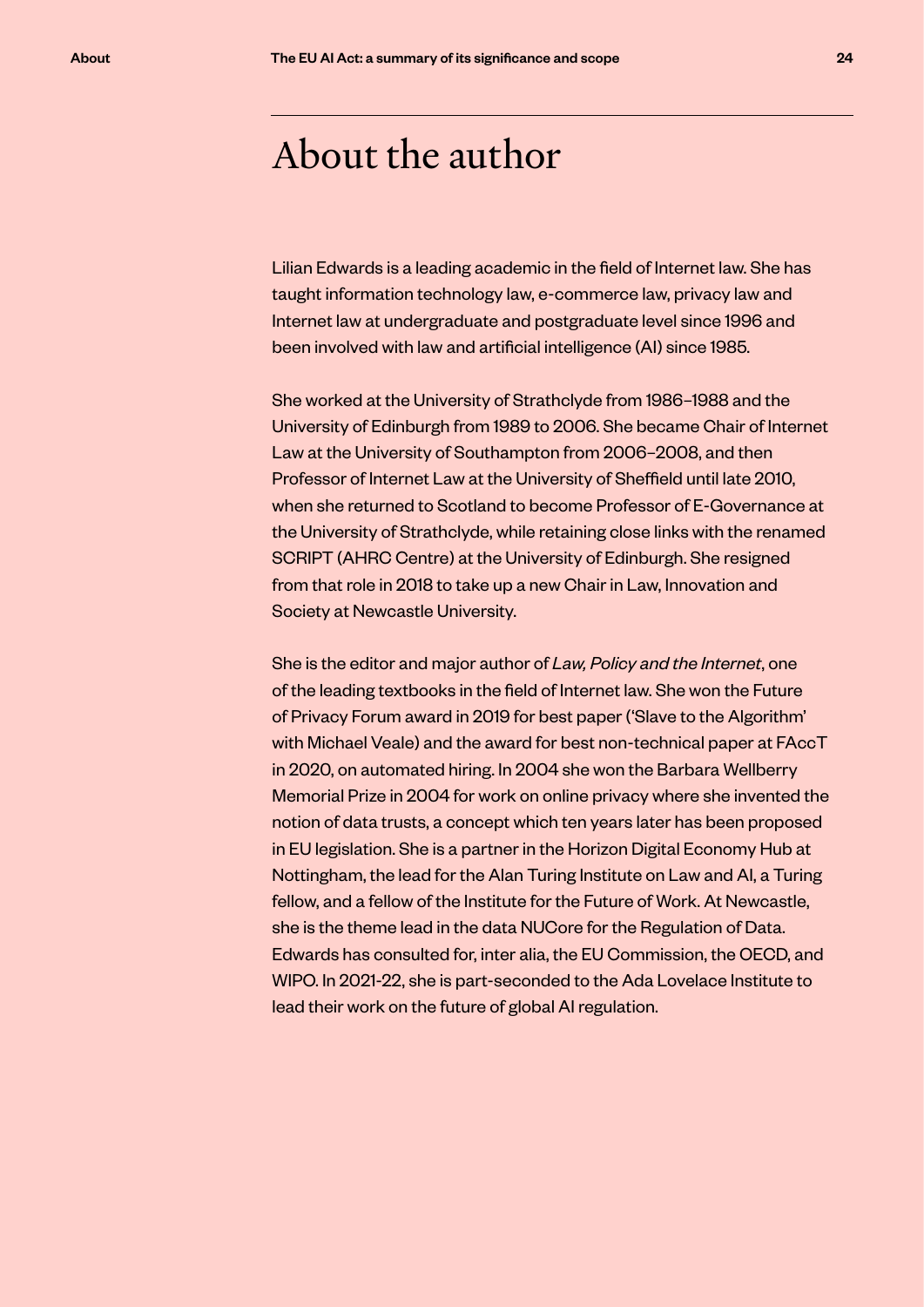### About the Ada Lovelace Institute

The Ada Lovelace Institute was established by the Nuffield Foundation in early 2018, in collaboration with the Alan Turing Institute, the Royal Society, the British Academy, the Royal Statistical Society, the Wellcome Trust, Luminate, techUK and the Nuffield Council on Bioethics.

The mission of the Ada Lovelace Institute is to ensure that data and AI work for people and society. We believe that a world where data and AI work for people and society is a world in which the opportunities, benefits and privileges generated by data and AI are justly and equitably distributed and experienced.

We recognise the power asymmetries that exist in ethical and legal debates around the development of data-driven technologies, and will represent people in those conversations. We focus not on the types of technologies we want to build, but on the types of societies we want to build.

Through research, policy and practice, we aim to ensure that the transformative power of data and AI is used and harnessed in ways that maximise social wellbeing and put technology at the service of humanity.

We are funded by the Nuffield Foundation, an independent charitable trust with a mission to advance social well-being. The Foundation funds research that informs social policy, primarily in education, welfare and justice. It also provides opportunities for young people to develop skills and confidence in STEM and research. In addition to the Ada Lovelace Institute, the Foundation is also the founder and co-funder of the Nuffield Council on Bioethics and the Nuffield Family Justice Observatory.

#### Find out more:

Website: Adalovelaceinstitute.org Twitter: @AdaLovelaceInst Email: hello@adalovelaceinstitute.org